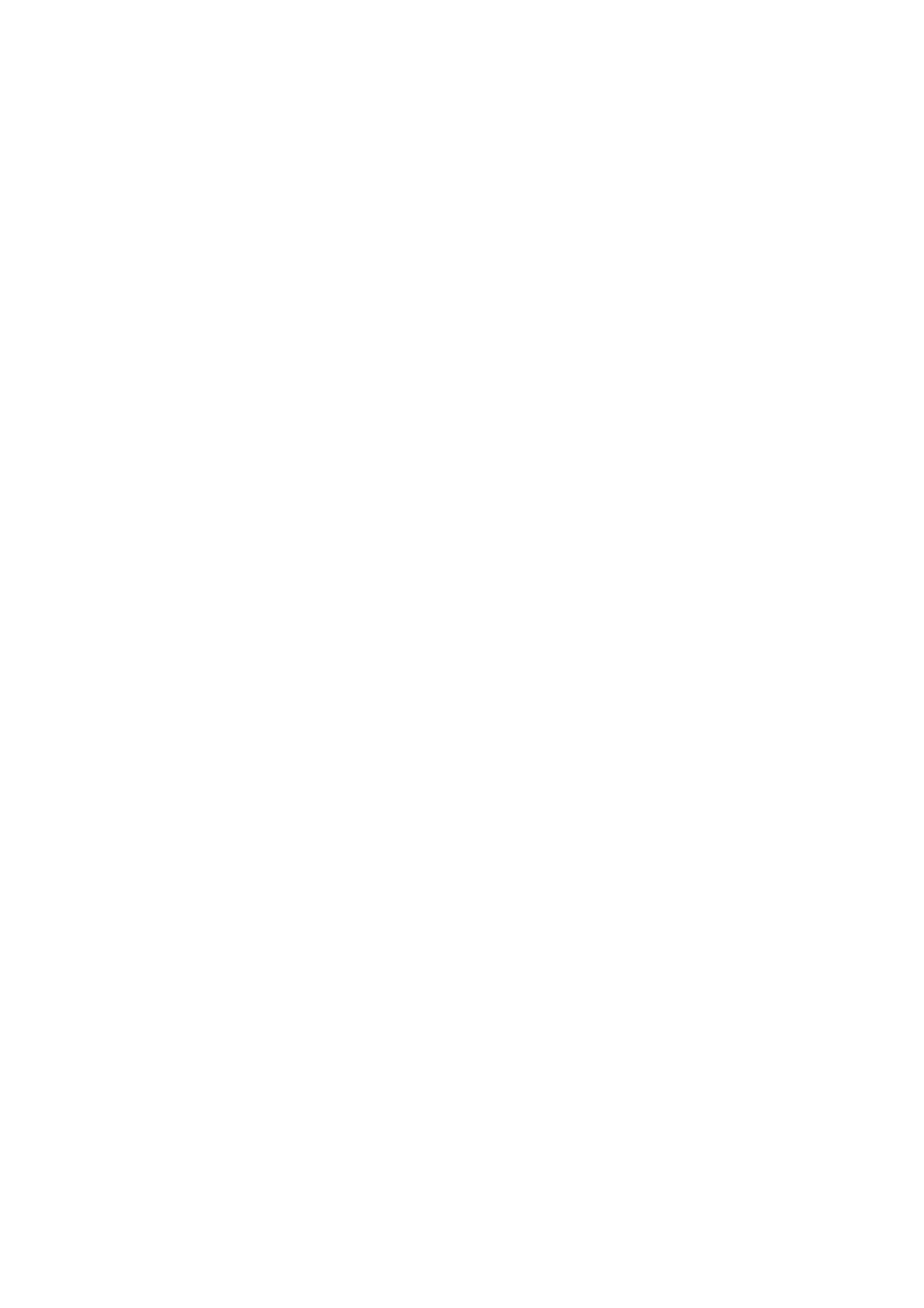# 877 **THE FINANCE ACT**

# **No. 23 of 2019**

*Date of Assent: 7th November, 2019*

#### *Date of Commencement: See Section 1*

# **AN ACT of Parliament to amend the law relating to various taxes and duties and for matters incidental thereto**

**ENACTED** by the Parliament of Kenya, as follows—

# **PART I—PRELIMINARY**

**1.** This Act may be cited as the Finance Act, 2019, and shall come into operation, or be deemed to have come into operation, as follows—

- (a) sections 7, 8, 10, 14 and 49, on the 1st January, 2020; and
- (b) all other sections, on the assent.

# **PART II—INCOME TAX**

**2.** Section 2 of the Income Tax Act is amended — Amendment of s.

- (a) by deleting the definition of "demurrage charges".
- (b) by inserting the following definition in proper alphabetical sequence—

"investee company" has the meaning assigned to it under the Capital Markets Act and the regulations <sub>Cap. 485A.</sub> made thereunder.

- **3.** Section 3 of the Income Tax Act is amended—
- (a) in subsection (2) by inserting the following new paragraph immediately after paragraph (c)—
	- (ca) income accruing through a digital marketplace;
- (b) by inserting the following new subsection immediately after subsection (2)—
	- (2A) The Cabinet Secretary shall make regulations to provide for the mechanisms of implementing the provisions of subsection (2) (ca).

Amendment of s. 3 of Cap. 470.

Short title and commencement.

2 of Cap. 470.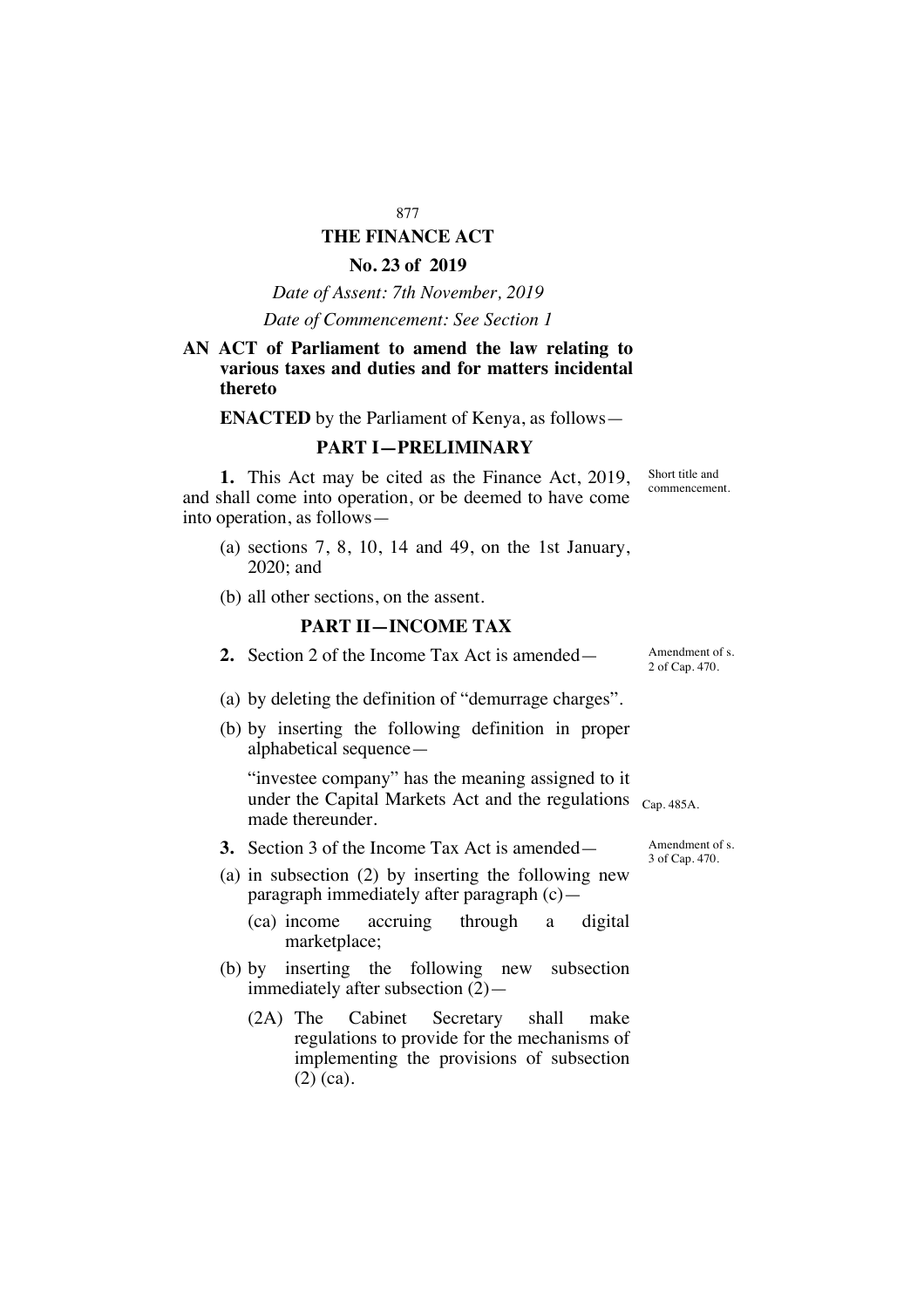#### *Finance* **2019**

- (c) in subsection (3) by inserting the following new paragraph immediately after paragraph (b)—
	- (ba) "digital marketplace" means a platform that enables the direct interaction between buyers and sellers of goods and services through electronic means;

**4.** Section 7A of the Income Tax Act is amended by deleting the proviso thereto and substituting therefor the following new proviso—

Provided that this section shall not apply to income which is exempt under this Act.

**5.** Section 9 of the Income Tax Act is amended in subsection (1) by inserting the following proviso—

> Provided that all income of a non-resident shipping line including income from delay in taking delivery of goods or returning any of the equipment used for transportation of goods shall be deemed to be income derived from Kenya.

**6.** Section 10 of the Income Tax Act is amended in subsection  $(1)$  by —

(a) deleting paragraph (i);

Turnover and

- (b) inserting the words "or reinsurance" immediately after the word "insurance" appearing in paragraph  $(i)$ ;
- (c) inserting the words "except for deductions provided for by agreements under section 41" to paragraph (ii) of the proviso thereto;

**7.** The Income Tax Act is amended by repealing section 12C and replacing it with following new section—

presumptive tax. **12C** (1) Notwithstanding any other provision of this Act, a tax to be known as turnover tax shall be payable by any resident person whose turnover from business does not exceed or is not expected to exceed five million shillings during any year of income.

> (2) Despite subsection (1), a person who would otherwise be liable to pay turnover tax under this section may, by

Repeal and replacement of s. 12C of Cap. 470.

Amendment of s. 7A of Cap. 470.

Amendment of s. 9 of Cap. 470.

Amendment of s. 10 of Cap. 470.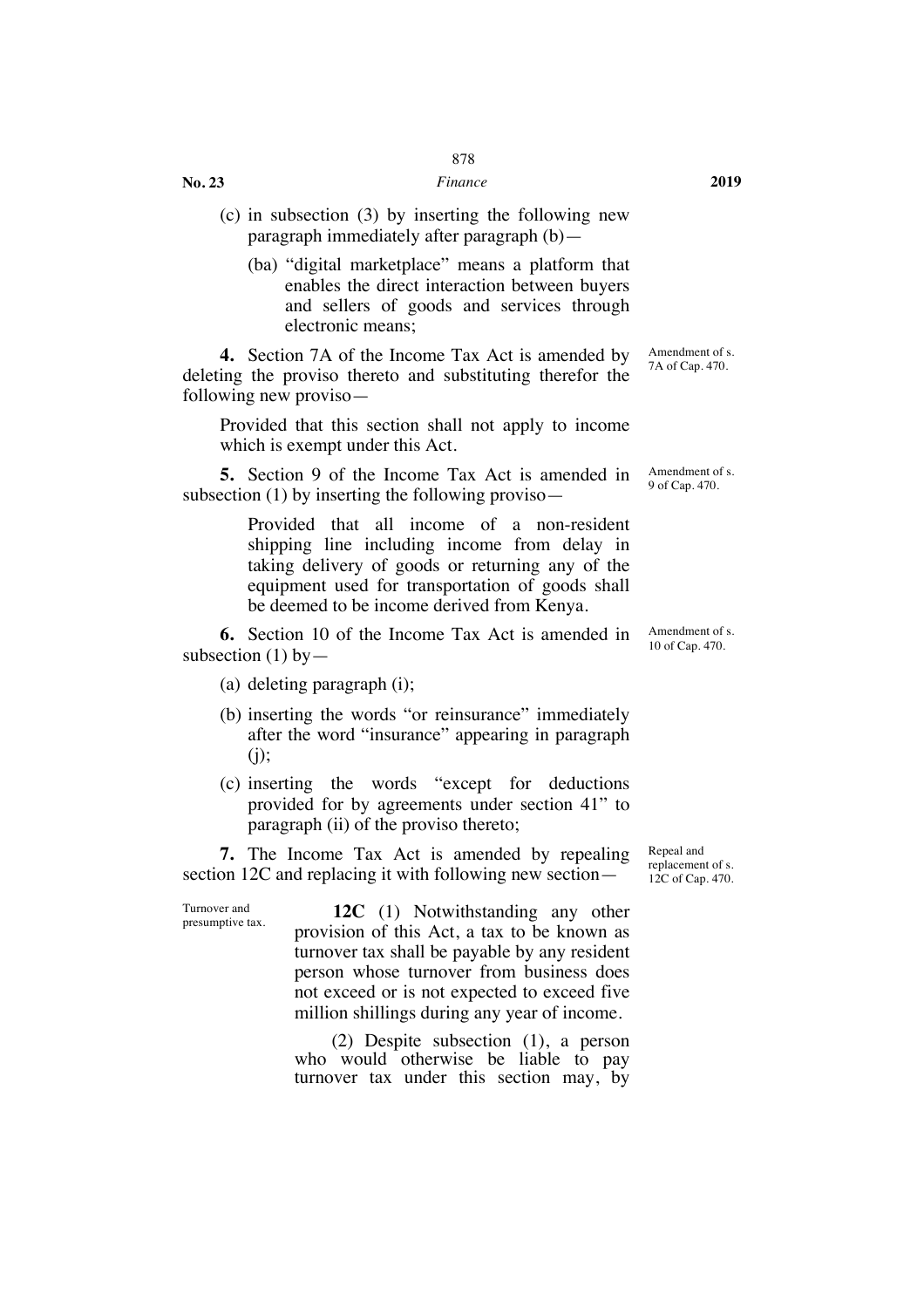notice in writing addressed to the Commissioner, elect not to be subject to the provisions of this section, in which case the other provisions of this Act shall apply to such person.

(3) Notwithstanding subsection (1), turnover tax shall not apply to—

- (a) rental income;
- (b) management or professional or training fees;
- (c) the income of incorporated companies; or
- (d) any income which is subject to a final withholding tax under this Act.

(4) A person subject to turnover tax under this section shall submit a return and pay the tax due to the Commissioner on or before the twentieth day of the month following the end of the tax period.

(5) A person required to pay turnover tax under this section shall be liable to pay presumptive tax equal to fifteen percent of the amount payable for a business permit or trading license issued by a county government which shall be offset against the tax payable under subsection (1).

(6) The presumptive tax under subsection (5) shall be payable at the time of payment for the business permit or trade license or renewal of the licences.

(7) A person subject to turnover tax under this section shall be required to keep records necessary for the determination and ascertainment of the tax in accordance with the Tax Procedures Act, 2015.

(8) For purposes of this section "tax period" means a calendar month.

> Amendment of s. 34 of Cap. 470.

**8.** Section 16 of the Income Tax Act is amended in subsection (2) by deleting the proviso to paragraph (j) and substituting therefor the following new proviso—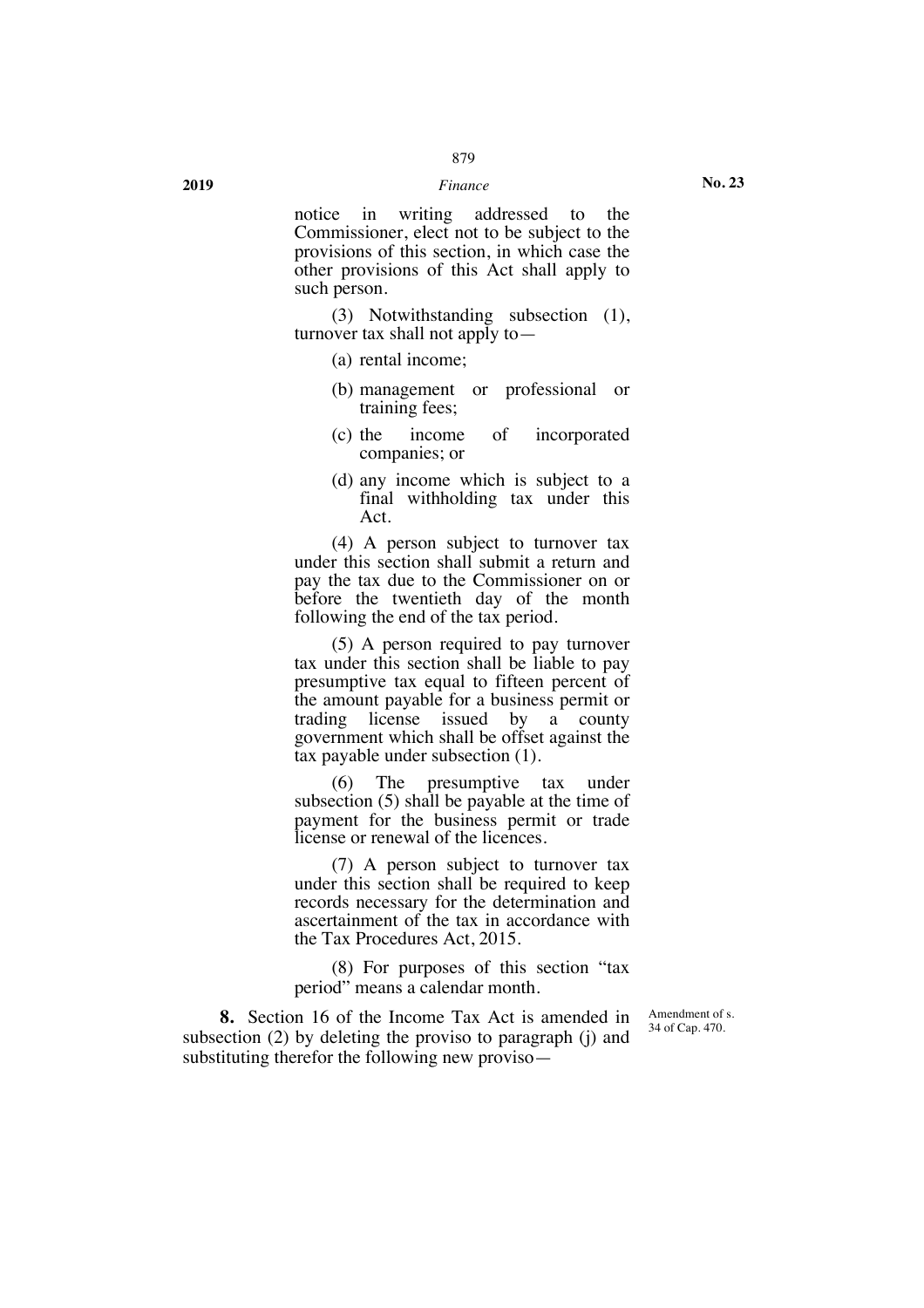**No. 23**

Provided that this paragraph—

- (i) shall apply to loans advanced to the company by a non-resident associate of the non-resident company controlling the resident company; and
- (ii) shall not apply to a company implementing a project under an affordable housing scheme upon recommendation by the Cabinet Secretary responsible for housing.

**9.** Section 20 of the Income Tax Act is amended in subsection (1) by inserting the following new paragraph immediately after paragraph (c)—

> (d) an investee company of a real estate investment trust.

**10.** Section 22C of the Income Tax Act is amended—

(a) by deleting subsection (4) and substituting therefor the following new subsection—

(4) Deposits in a registered home ownership savings plan shall be invested in accordance with prudential guidelines issued by the Central Bank or investment guidelines or regulations issued by the Capital Markets Authority;

(b) in subsection (8), by deleting the definition of "approved institution" and substituting therefor the following new definition—

"approved institution" means a bank or financial institution registered under the Banking Act (Cap. 488), an insurance company licensed under the Insurance Act (Cap. 487), a building society registered under the Building Societies Act (Cap. 489), or a fund manager or investment bank registered under the Capital Markets Act (Cap. 485A).

**11.** Section 34 of the Income Tax Act is amended in subsection (2) by deleting paragraph (n).

**12.** Section 35 of the Income Tax Act is amended in subsection  $(1)$ —

(i) by deleting paragraph (m);

Amendment of s. 20 of Cap. 470.

Amendment of section 22C of Cap. 470

Amendment of s. 34 of Cap. 470.

Amendment of s. 35 of Cap. 470.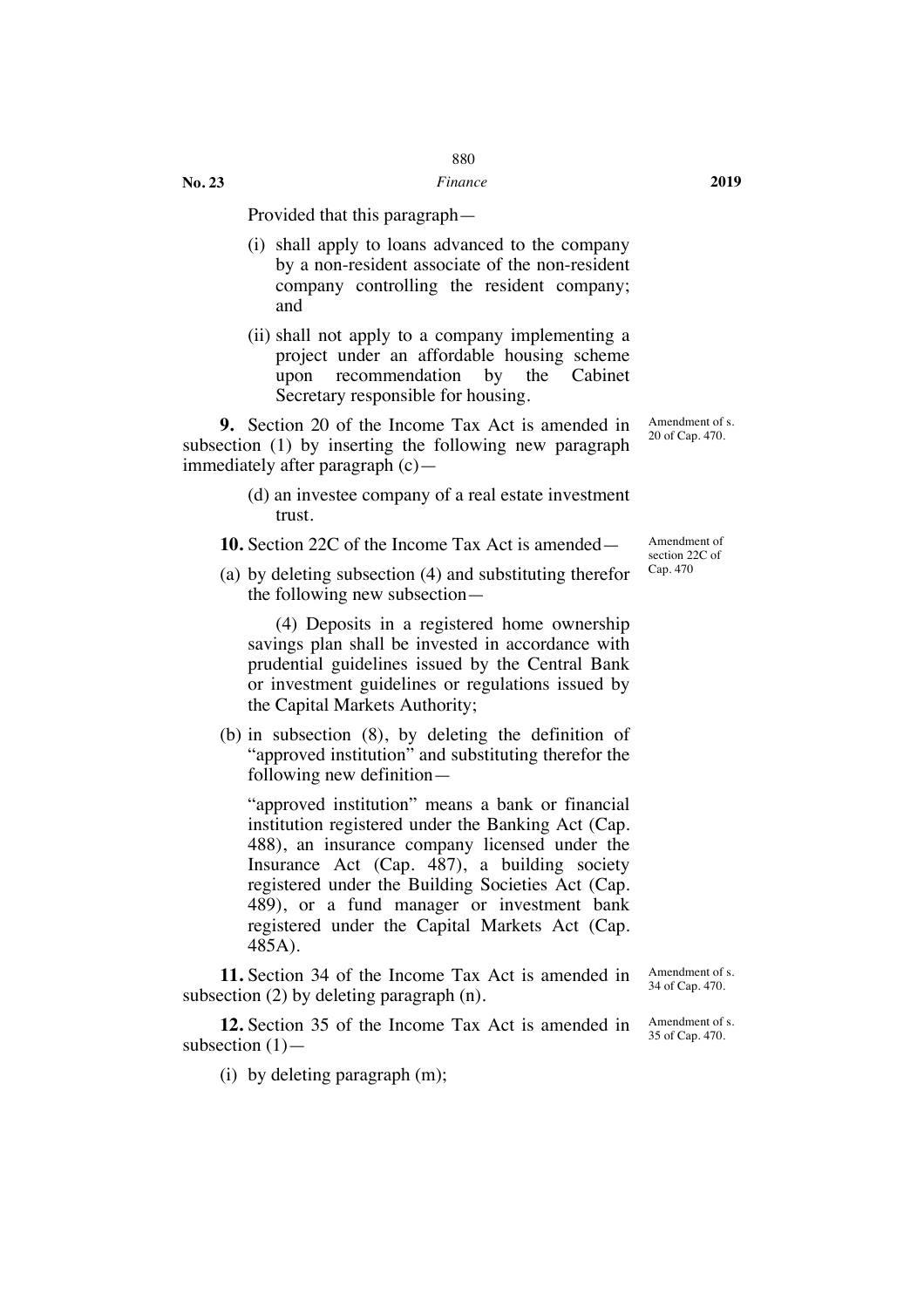- (ii) by deleting paragraph (n) and substituting therefor the following new paragraph—
	- (n) insurance or reinsurance premium, except insurance or reinsurance premium paid in respect of aircraft.

**13.** The Income Tax Act is amended by repealing section 72D. Repeal of s. 72D of Cap. 470.

**14.** The First Schedule to the Income Tax Act is amended in Part I by inserting the following new paragraphs immediately after paragraph 56—

- 57. The income of the National Housing Development Fund.
- 58. Income earned by an individual who is registered under the Ajira Digital Program for three years beginning 1st January, 2020;

Provided that—

- (a) the individual shall qualify for the exemption upon payment of registration fee of ten thousand shillings per annum; and
- (b) the Cabinet Secretary shall, in consultation with the Cabinet Secretary for the ministry responsible for information communication technology, issue regulations for the better carrying out of this provision.
- 59. The amount withdrawn from the National Housing Development Fund to purchase a house by a contributor who is a first-time home-owner.
- 60. Interest income accruing from all listed bonds, notes or other similar securities used to raise funds for infrastructure, projects and assets defined under Green Bonds Standards and Guidelines, and other social services:

Provided that such bonds, notes or securities shall have a maturity of at least three years.

**15.** The Third Schedule to the Income Tax Act is amendedAmendment of the Third Schedule to Cap. 470.

Amendment of the First Schedule to Cap. 470.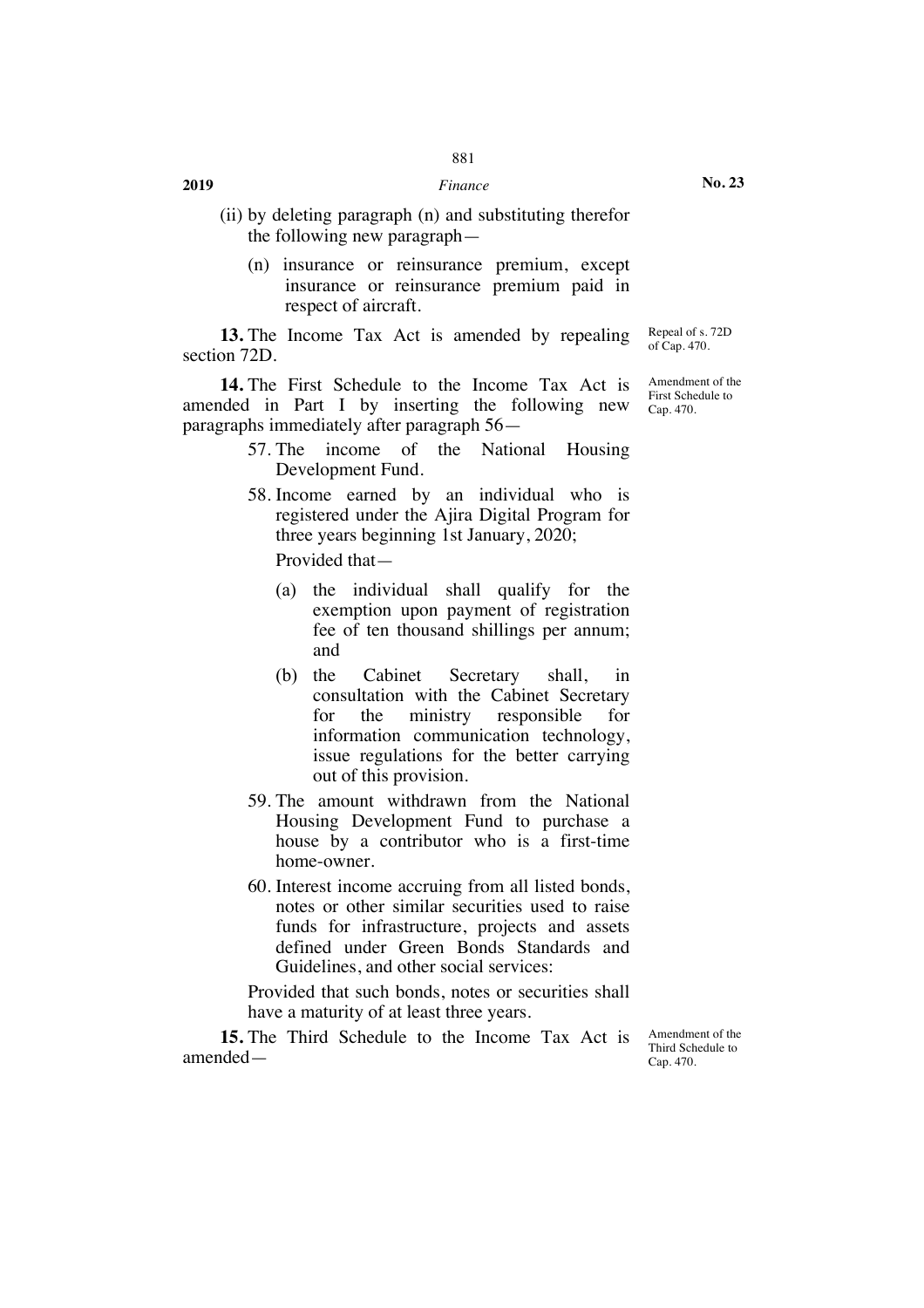#### *Finance* **2019**

- (a) in Head A, by deleting the words "gross emoluments" appearing in paragraph 3 and substituting therefor the words "employee's contribution";
- (b) in Head B—
	- (i) by inserting the following new subparagraph immediately after subparagraph 2 (k)—
		- (l) in the case of a company operating a plastics recycling plant, fifteen percent for the first five years from the year of commencement of its operations.
	- (ii) by deleting subparagraph 3(o);
	- (iii) by deleting paragraph 9 and substituting therefor the following new paragraph—
		- 9. The rate of turnover tax shall be three percent of the gross receipts of the business of a taxable person under section 12C.

**16.** The Eighth Schedule to the Income Tax Act is amended by deleting paragraph 13 and substituting therefor  $\frac{L_{\text{g}}}{L_{\text{g}}}$  to C<sub>ap</sub>. 470. the following new paragraph—

Amendment of the Eighth Schedule

13. Exemption

No gain or loss shall be included in the computation of income under section 3 (2) (f) in the case of a transfer of property that is necessitated by a transaction involving the incorporation, recapitalization, acquisition, amalgamation, separation, dissolution or similar restructuring of a corporate entity, where such transfer is—

- (a) a legal or regulatory requirement;
- (b) as a result of a directive or compulsory acquisition by the government;
- (c) an internal restructuring within a group which does not involve transfer of property to a third party; or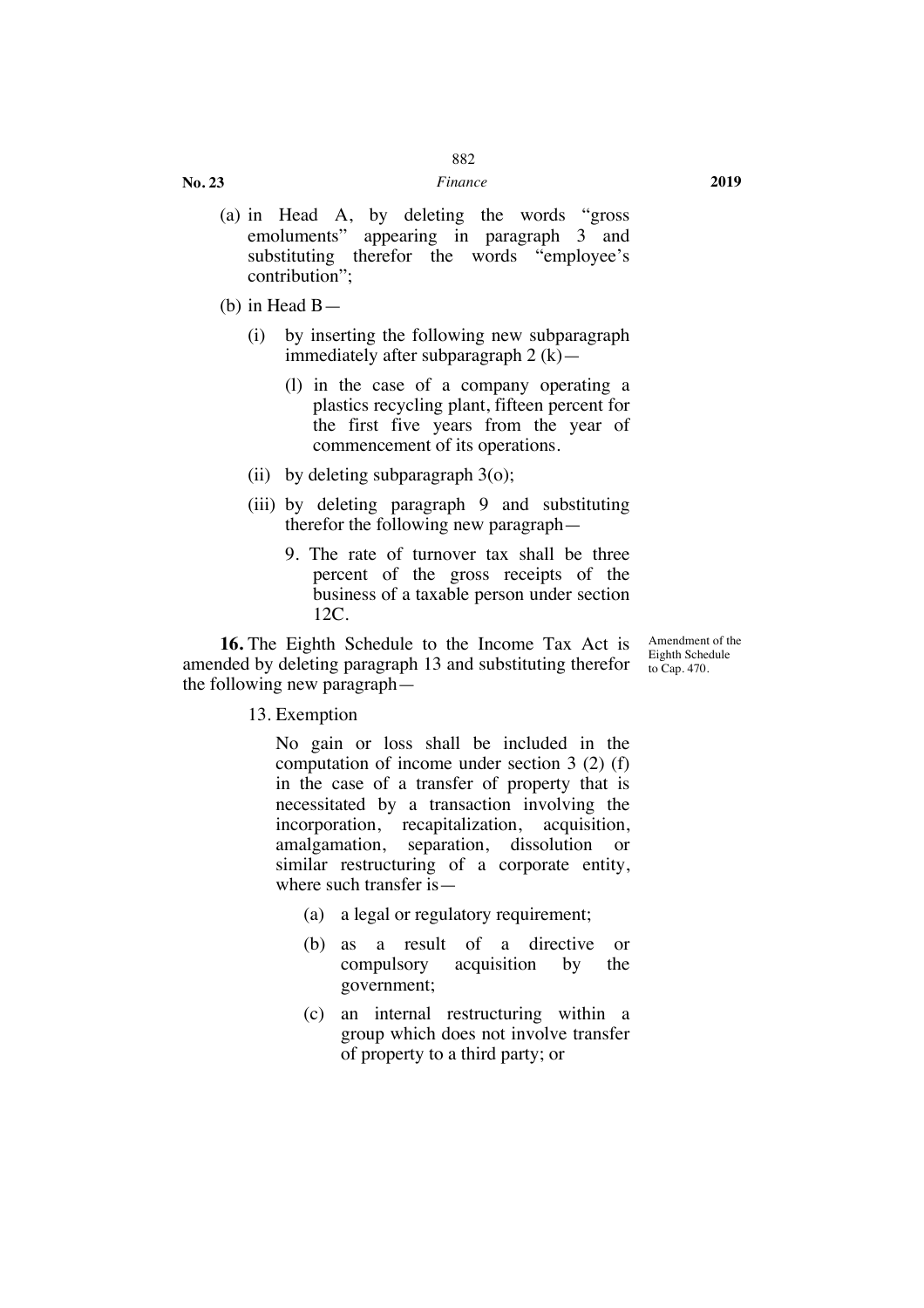(d) in the public interest and approved by the Cabinet Secretary.

## **PART III—VALUE ADDED TAX**

**17.** Section 2 of the Value Added Tax Act is amendedAmendment of s. 2 of No. 35 of 2013.

- (a) in the definition of "supply of imported services" by deleting the words "a person who is a registered person" and substituting therefor the words "any person".
- (b) by inserting the following new definition in proper alphabetical sequence—

"concessional loan" means a loan with at least twenty-five percent grant element.

**18.** Section 5 of the Value Added Tax Act, 2013 is amendedAmendment of s. 5 of No. 35 of 2013.

- (a) in subsection (6) by deleting the words " a registered person" and substituting therefor the words " any person";
- (b) by inserting the following new subsections immediately after subsection  $(6)$ —
	- (7) The provisions of subsection (1) shall be applicable to supplies made through a digital marketplace.
	- (8) The Cabinet Secretary shall make regulations to provide the mechanisms for implementing the provisions of subsection (7).
	- (9) For the purpose of this section, "digital marketplace" means a platform that enables the direct interaction between buyers and sellers of goods and services through electronic means.

**19.** Section 10 of the Value Added Tax Act, 2013 is amended—

- (a) in subsection (1) by deleting the expression "a registered person" and substituting therefor the expression "any person";
- (b) in subsection (3) by deleting the expression "a registered person" and substituting therefor the expression "any person".

Amendment of section 10 of No.35 of 2013.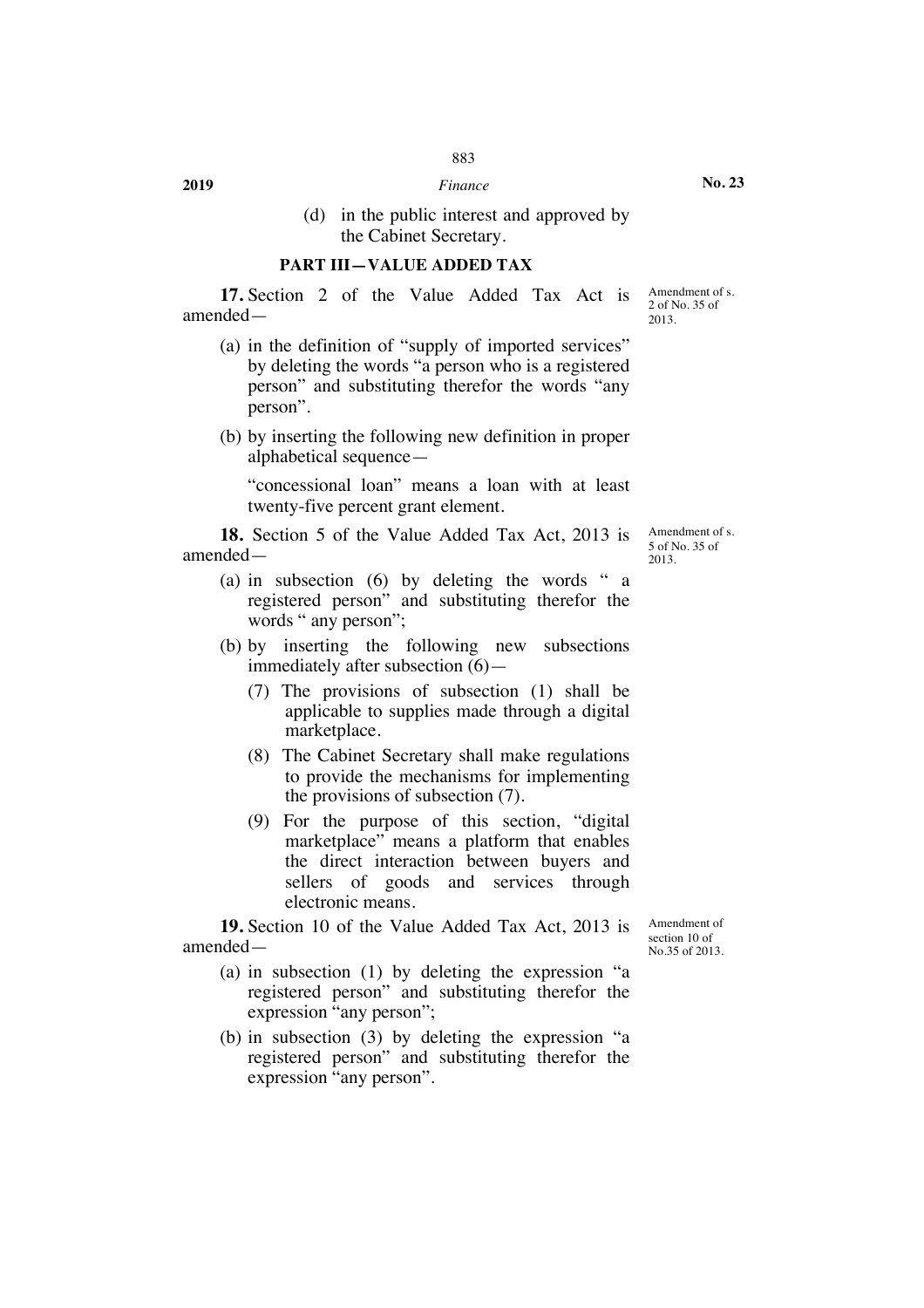**20.** Section 12 of the Value Added Tax Act, 2013, is amended in subsection (4) by inserting the words "or a special economic zone" immediately after the words "export processing zone" appearing in paragraph (c).

**21.** The First Schedule to the Value Added Tax Act, 2013 is amended—

(a) in section A of Part I—

**No. 23**

- (i) by inserting the words "upon the recommendation of the Cabinet Secretary responsible for matters relating to energy" at the end of paragraph 45;
- (ii) by inserting the words "other than road tractors for semitrailers" immediately after the word "tractor" appearing in paragraph 47;
- (iii) by inserting the following new paragraphs immediately after paragraph 104—

105. Locally manufactured motherboards.

- 106. Inputs for the manufacture of motherboards approved by the Cabinet Secretary responsible for information communication technology.
- 107. Plant, machinery and equipment used in the construction of a plastics recycling plant.
- 108. The supply of maize (corn) flour, cassava flour, wheat or meslin flour and maize flour containing cassava flour by more than ten percent in weight.
- 109. Goods imported or purchased locally for the direct and exclusive use in the construction of houses under an affordable housing scheme approved by the Cabinet Secretary on the recommendation of the Cabinet Secretary responsible for matters relating to housing.
- 110. Musical instruments and other musical equipment, imported or purchased

Amendment of s. 12 of No. 35 of 2013.

Amendment of the First Schedule to No. 35 of 2013.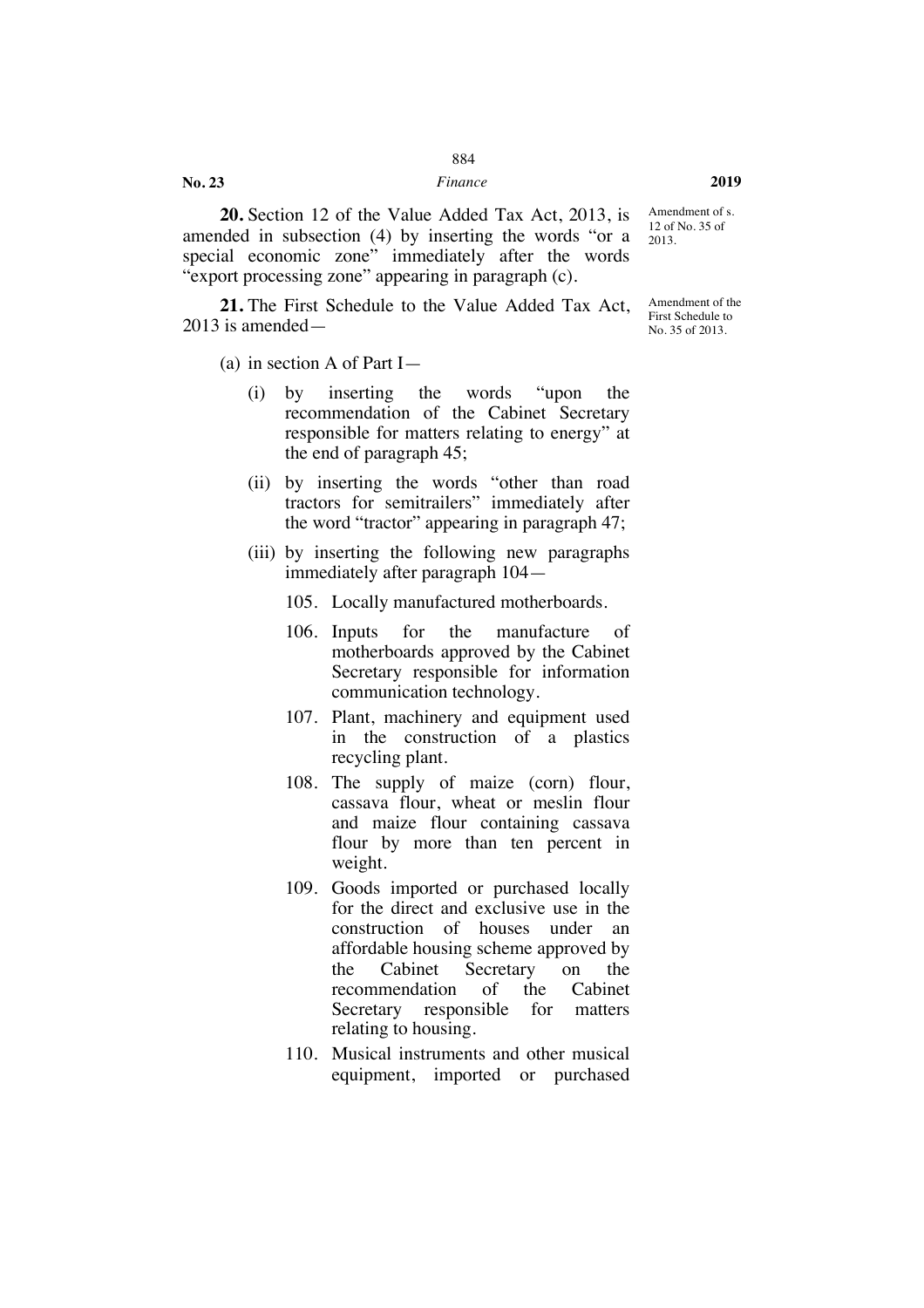locally, for exclusive use by educational institutions, upon recommendation by the Cabinet Secretary responsible for Education.

(b) in Part II by deleting the words "stock exchange brokerage" appearing in paragraph 10 and substituting therefor the words "securities brokerage services".

**22.** The Second Schedule to the Value Added Tax Act, 2013, is amended—

- (a) by deleting paragraph 13B;
- (b) in paragraph 13 by inserting the words "including propane" immediately after the words "liquefied petroleum gas".
- (c) by inserting the following new paragraph in proper sequence—

19. Agricultural pest control products.

# **PART IV—EXCISE DUTY**

**23.** Section 2 of the Excise Duty Act, 2015, is amended by inserting the following new definitions in proper alphabetical sequence—

"betting" shall have the meaning assigned to it under the Betting, Lotteries and Gaming Act;

"bookmaker" shall have the meaning assigned to it under section 2 of the Betting, Lotteries and Gaming Act;

"concessional loan" means a loan with at least twentyfive percent grant element;

"official aid funded project" means a project funded by means of a grant or concessional loan in accordance with an agreement between the Government and any foreign government, agency, institution, foundation, organization or any other aid agency;

**24.** Section 4 of the Excise Duty Act, 2015, is amended by inserting the following new subsection immediately after subsection (1)—

> (1A) In relation to a betting transaction, the time of supply shall be the time a person wagers or

Amendment of Second Schedule to No. 35 of 2013.

Amendment of s. 2 of No. 23 of 2015.

Cap. 131.

Cap 131

Amendment of s. 4 of No. 23 of 2015.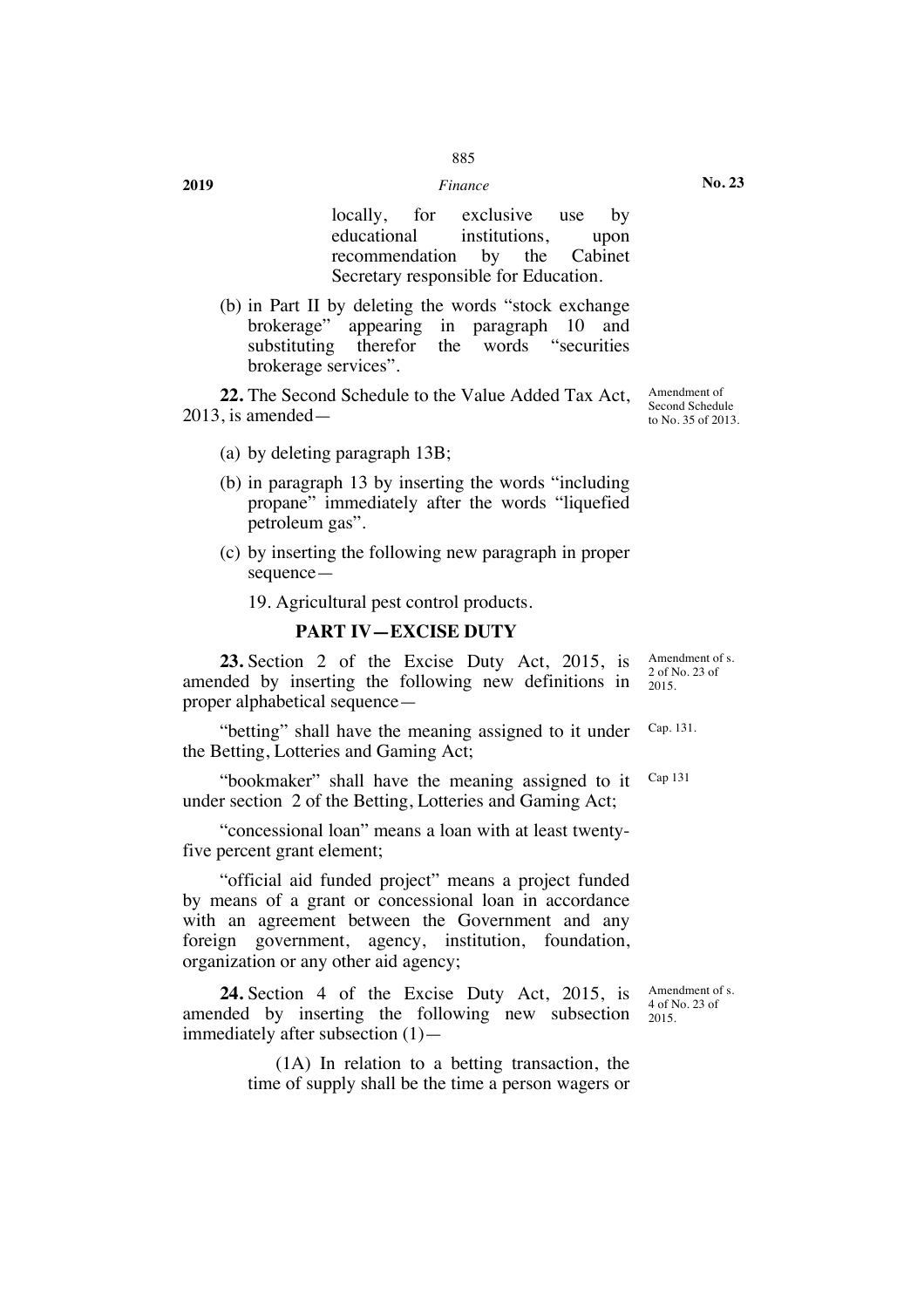stakes money on a platform or other medium provided by a bookmaker.

**25.** The Excise Duty Act, 2015 is amended by inserting the following section immediately after section  $41-$ 

General penalty. **41A.** A person who contravenes any provision of this Act or any regulation made thereunder for which no specific penalty is provided commits an offence and shall be liable, on conviction**,** to a fine not exceeding two million shillings or to imprisonment for a term not exceeding two years, or to both.

**26.** The First Schedule to the Excise Duty Act, 2015 is amended—

(a) in paragraph 1 of Part I—

(i) by deleting the rate of excise duty in respect of the description set out in the first column hereunder and substituting therefor the new rates respectively in the second column—

**No. 23**

*Description Rate of Excise*

Cigars, cheroots, cigarillos, containing Shs. 12,624 per kg tobacco or tobacco substitutes

| Electronic cigarettes                                                                                                                                                | Shs. 3,787 per<br>unit |
|----------------------------------------------------------------------------------------------------------------------------------------------------------------------|------------------------|
| Cartridge for use in electronic Shs. 2,525 per<br>cigarettes                                                                                                         | unit                   |
| Cigarette with filters (Hinge lid and Shs. 3,157 per<br>soft cap)                                                                                                    | mille                  |
| Cigarettes without filters (plain Shs. 2,272 per<br>cigarettes)                                                                                                      | mille                  |
| Other manufactured tobacco and Shs. 8,837 per kg<br>manufactured tobacco substitutes;<br>"homogenous" and "reconstituted"<br>tobacco"; tobacco extracts and essences |                        |
| Wines including fortified wines, and Shs.189 per litre<br>other alcoholic beverages obtained by<br>fermentation of fruits                                            |                        |

of No. 23 of 2015.

Insertion of s. 41A

Amendment of the First Schedule to No. 23 of 2015.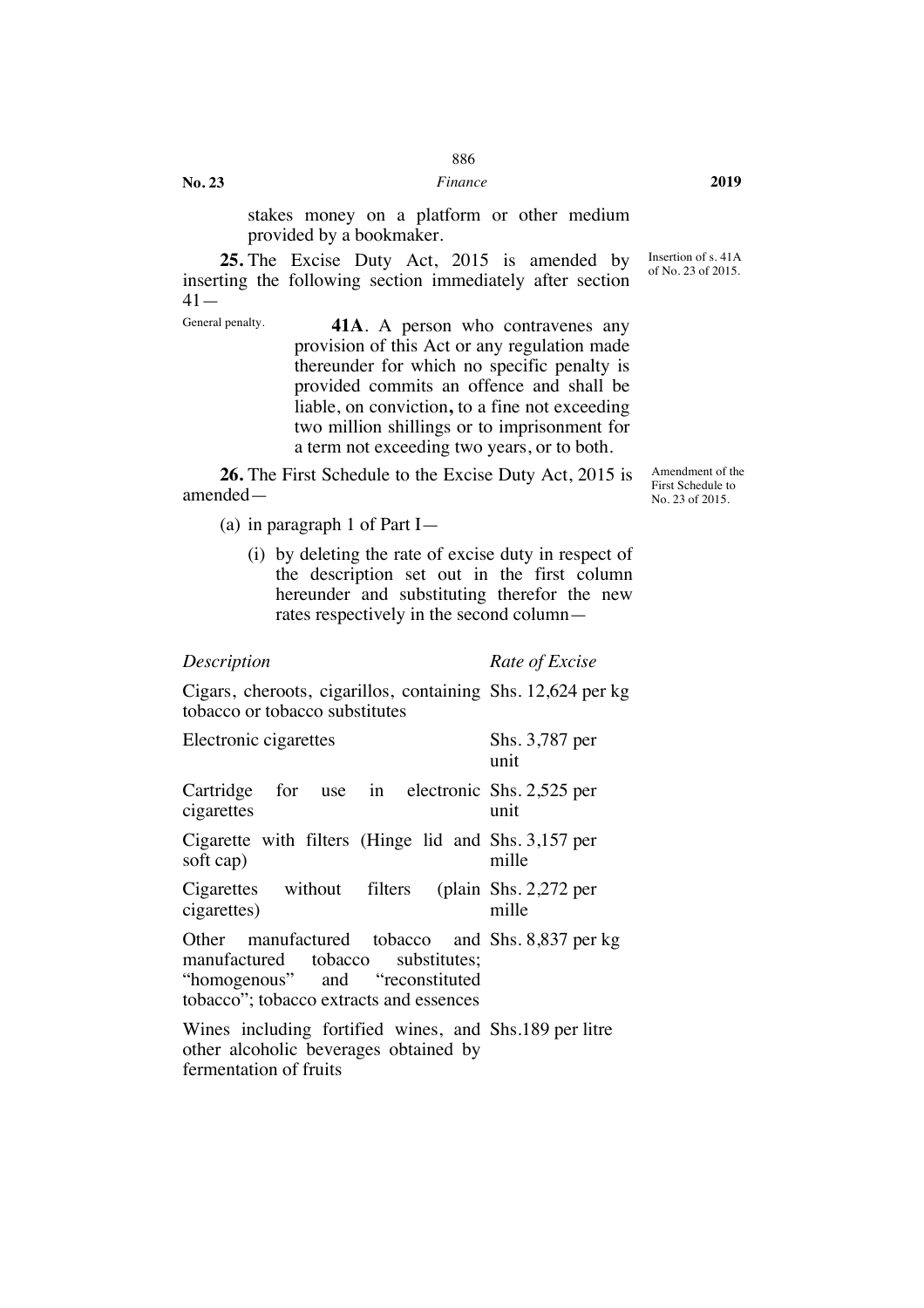|                               | 887                                                                                                                                                              |                        |
|-------------------------------|------------------------------------------------------------------------------------------------------------------------------------------------------------------|------------------------|
| 2019                          | Finance                                                                                                                                                          | No. 2                  |
| Description                   |                                                                                                                                                                  | Rate of Excise         |
| beverages<br>exceeding $10\%$ | Spirits of undenatured ethyl alcohol; Shs. 253 per litre<br>spirits liqueurs and other spirituous<br>of alcoholic<br>strength                                    |                        |
|                               | (ii) by deleting the descriptions relating to motor vehicles<br>together with the corresponding rates of excise duty<br>and substituting therefor the following— |                        |
| Description                   |                                                                                                                                                                  | Rate of Excise<br>Duty |
|                               | Motor vehicles of tariff heading 87.02,<br>$87.03$ and $87.04$ excluding —                                                                                       | 20%                    |
| (i)                           | locally assembled motor<br>vehicles;                                                                                                                             |                        |
| (ii)                          | school buses for use by public<br>schools;                                                                                                                       |                        |
|                               | (iii) motor vehicles of tariff no.<br>8703.24.90 and 8703.33.90;<br>and                                                                                          |                        |
|                               | (iv) imported motor vehicles of<br>cylinder capacity exceeding<br>1500cc                                                                                         |                        |
|                               | Imported motor vehicles of cylinder<br>capacity exceeding 1500cc of tariff<br>heading 87.02, 87.03 and 87.04                                                     | $25%$ .                |
| and 8703.33.90                | Motor vehicles of tariff no. 8703.24.90                                                                                                                          | 35%                    |
|                               | 100% electric powered motor vehicles<br>of tariff no. 8702.40.11, 8702.40.19,<br>8702.40.21, 8702.40.22, 8702.40.29,<br>8702.40.91, 8702.40.99 and 8703.80.00    | $10\%$ .               |
|                               | (iii) by deleting the description "plastic shopping<br>bags" and the corresponding rate of excise duty;                                                          |                        |
|                               | (iv) by deleting the description relating to sugar<br>confectionary (including white                                                                             | chocolate)             |

together with the corresponding rates of excise

**No. 23**

887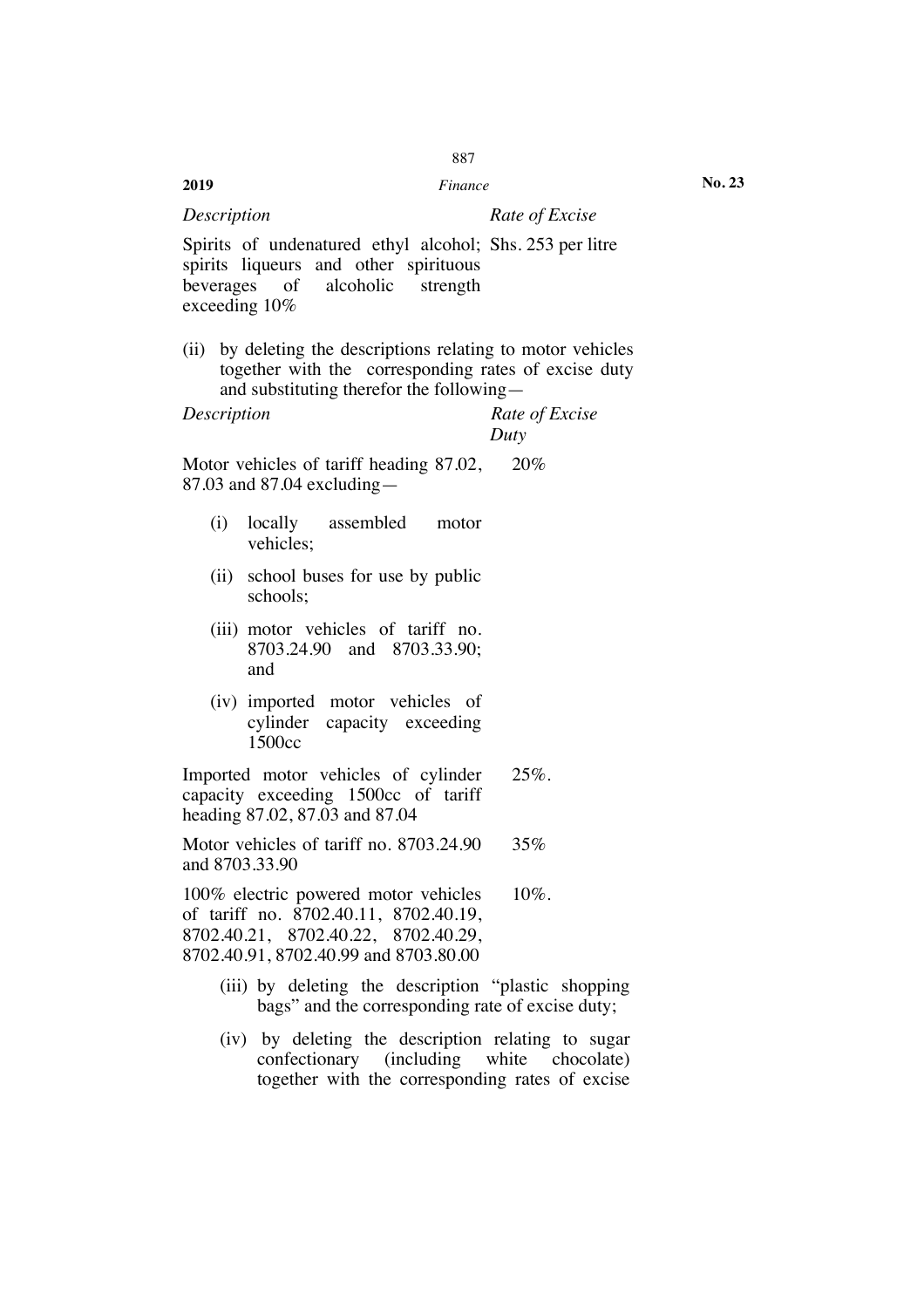*Finance* **2019**

duty, and substituting therefor the following—

| Description                                                                                                                   | Rate of<br>Excise |
|-------------------------------------------------------------------------------------------------------------------------------|-------------------|
| Imported sugar confectionary of<br>tariff heading $17.04$ ;                                                                   | Shs. 20<br>per kg |
| Imported white chocolate,<br>chocolate in blocs, slabs or bars per kg.<br>of tariff Nos. 1806.31.00,<br>1806.32.00,1806.90.00 | <b>Shs 200</b>    |

(v) by inserting the following new item—

*Description Rate of Excise*

Imported gas cylinders 35%

- (b) in Part II, by inserting the following new paragraph immediately after paragraph 4—
	- 5. Excise duty on betting shall be twenty percent of the amount wagered or staked.
- (c) in Part III—
	- (i) by deleting the word "July" appearing in the definition of "Adjustment day" and substituting therefor the word "October";
	- (ii) by deleting the expression "or an insurance premium or premium based or related commissions" in the definition of the term "other fees" and substituting therefor the expression "or fees or commissions earned in respect of a loan or any share of profit or an insurance premium or premium based or related commissions specified in the<br>Insurance Act or regulations made Act or regulations made thereunder.;
	- (iii) by inserting the following new definition in proper alphabetical sequence—

"amount wagered or staked" means the amount of money placed by a person for an outcome in a betting transaction.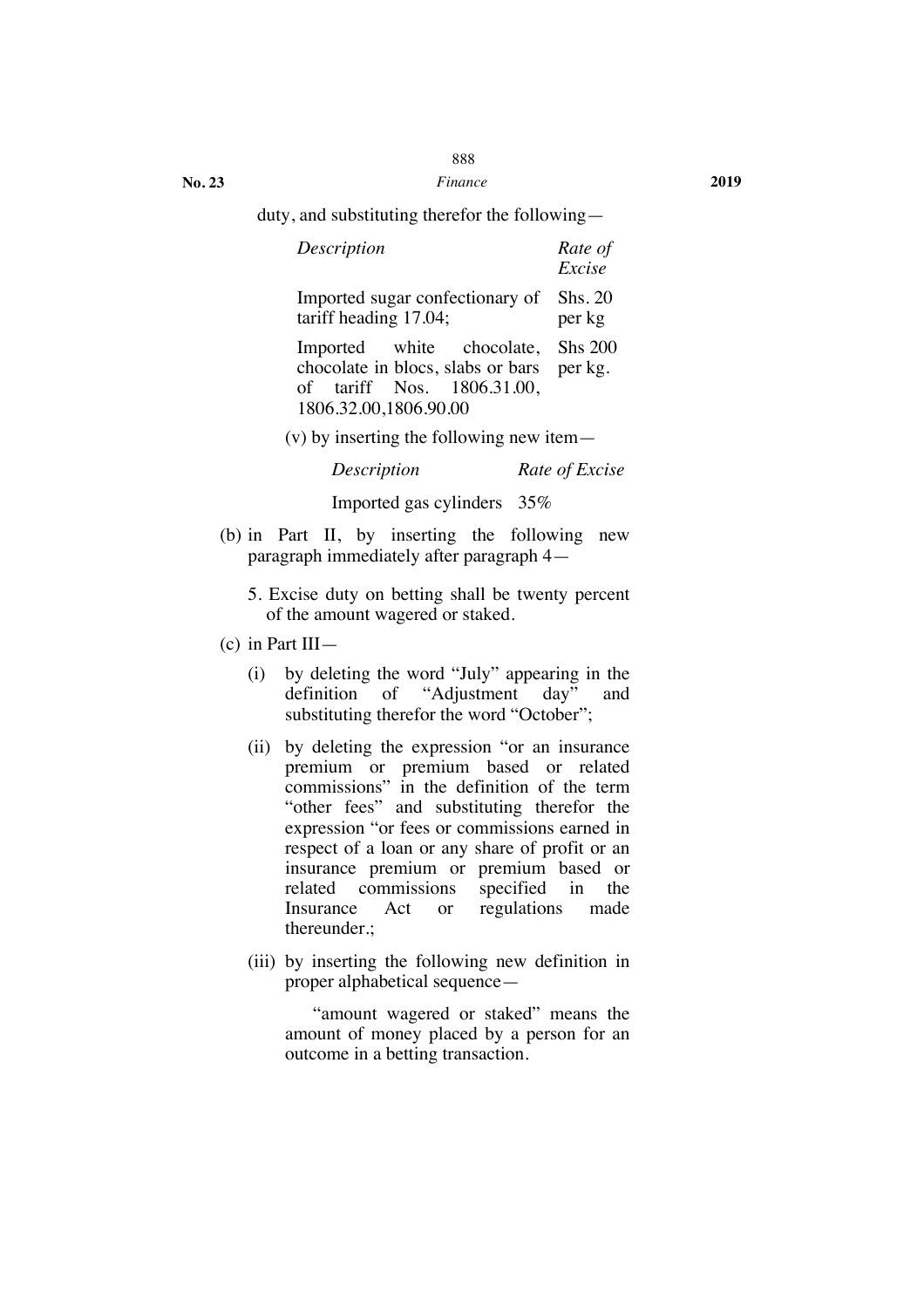# **PART V—TAX PROCEDURES**

**27.** Section 12 of the Tax Procedures Act, 2015 is amended by inserting the following new subsection immediately after subsection (5)—

> (5A) The Commissioner may, upon receipt of an application made by or on behalf of any person or class of persons, exempt such person or class of persons from the requirement for a PIN for any of the transactions specified in the First Schedule.

**28.** The Tax Procedures Act, 2015 is amended by inserting the following new section immediately after section 37B—

Commissioner to refrain from recovering penalties or interest from companies that list on the growth segment.

**37C**. (1) Notwithstanding any other provision of this Act, the Commissioner shall refrain from recovering penalties or interest from a company that lists on the growth segment of a securities exchange in Kenya, in respect of any year of income prior to the date of listing where the company makes full disclosure of its past income, assets and liabilities for the two years immediately preceding the date of listing:

Provided that the principal tax shall be paid in full.

(2) This section shall not apply in respect of any tax where the person who should have paid the tax—

- (a) has been assessed in respect of the tax or any matter relating to the tax; or
- (b) is under audit or investigation in respect of the undisclosed income or any matter relating to the undisclosed income.

(3) Notwithstanding subsection (1), a company that delists from the exchange in which it is listed before the expiry of five years from the date of listing shall be Amendment of s. 12 of No. 29 of 2015.

**No. 23**

Insertion of new section 37C in No. 29 of 2015.

**2019** *Finance*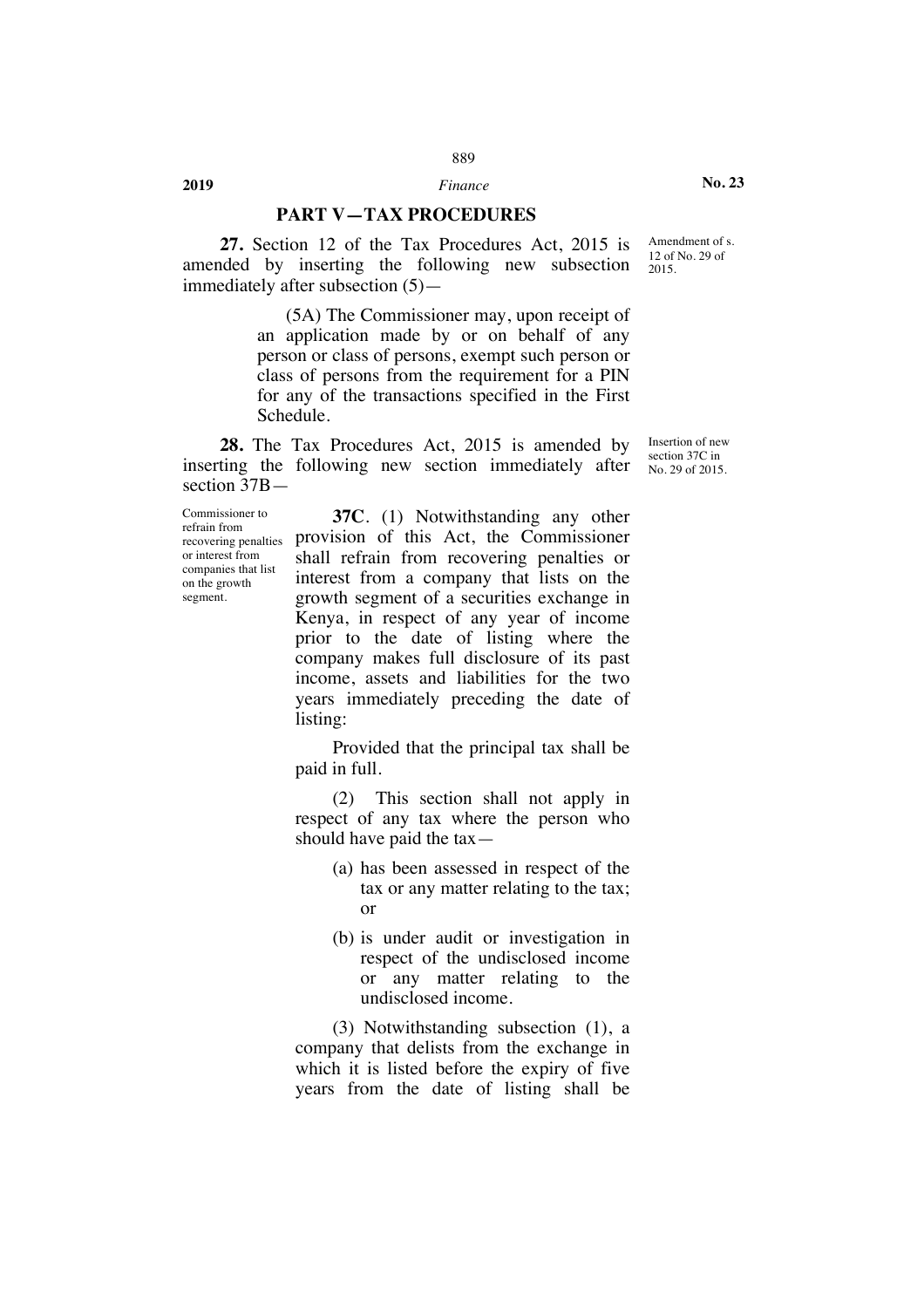**No. 23**

tax.

assessed for all taxes, penalties or interest for the years it was in operation prior to listing.

(4) The provisions of subsection (1) shall cease to apply after three years from the commencement of this section.

**29.** The Tax Procedures Act, 2015 is amended by inserting the following new section immediately after section 39—

Penalty for failure to deduct or withhold **39A**. Where a person who is required under a tax law to deduct or withhold tax and remit the tax to the Commissioner fails to do so, the provisions of this Act relating to the collection and recovery of tax, and the payment of penalties and interest thereon, shall apply to the collection and recovery of that tax not deducted or withheld as if it were tax due and payable by that person and the due date for the payment shall be the date on which the amount of tax should have been remitted to the Commissioner.

**30.** Section 42A of the Tax Procedures Act, 2015 is amended in subsection (1)—

- (a) by deleting the expression "six percent" and substituting therefor the expression "two percent";
- (b) by inserting the following proviso—

Provided that the withholding tax shall not apply to the taxable value of zero-rated supplies.

**31.** Section 45 of the Tax Procedures Act, 2015 is amended—

- (a) in subsection (1), by inserting the words "or tax representative" at the end of paragraph (b);
- (b) in subsection (2), by inserting the words "or tax representative" at the end of paragraph (b);
- (c) in subsection  $(7)$ 
	- (i) by inserting the words "or tax representative" at the end of paragraph (a);

Amendment of s. 45 of No. 29 of

2015.

Insertion of new section 39A in No. 29 of 2015.

Amendment of s. 42A of No. 29 of 2015.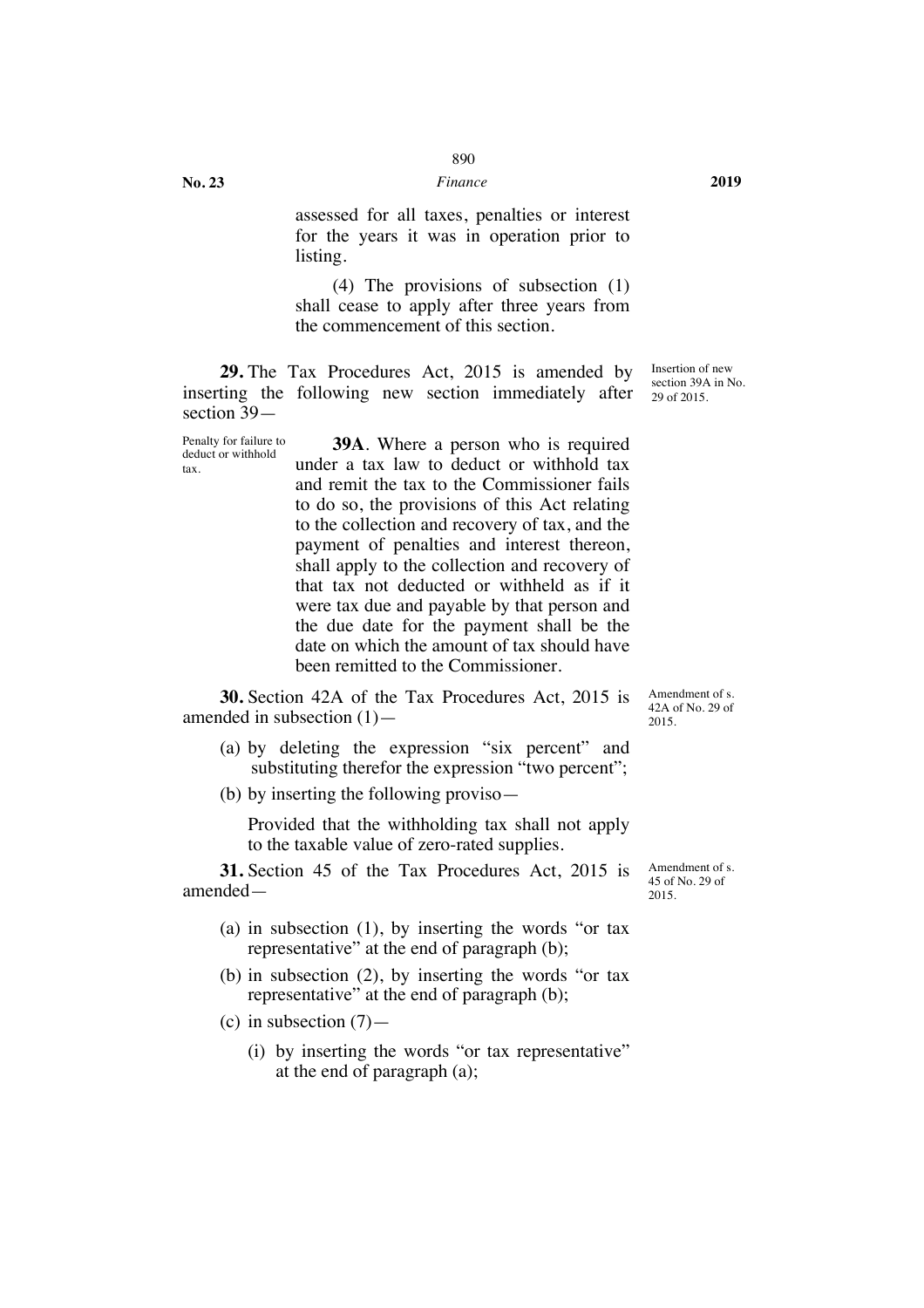(ii) by inserting the words "or tax representative" at the end of paragraph (b).

**32.** Section 51 of the Tax Procedures Act, 2015 is amended by deleting subsection (11) and substituting therefor the following new subsection—

> (11) The Commissioner shall make the objection decision within sixty days from the date of receipt of—

- (a) the notice of objection; or
- (b) any further information the Commissioner may require from the taxpayer,

failure to which the objection shall be deemed to be allowed.

**33.** Section 83 of the Tax Procedures Act, 2015 is amended by inserting the following proviso to subsection  $(1)$ —

> Provided that in the calculation of the late submission penalty for purposes of this section, the amount of tax payable or due under the return shall be reduced by the amounts already paid and withholding tax credits.

**34.** Section 84 of the Tax Procedures Act, 2015 is amended in subsection (2) by deleting paragraph (b).

**35.** The First Schedule to the Tax Procedures Act, 2015 is amended by inserting the following new paragraphs immediately after paragraph 11—

> (12) Registration and renewal of membership by professional bodies and other licensing agencies.

> (13) Registration of mobile cellular pay bill and till numbers by telecommunication operators.

# **PART VI—MISCELLANEOUS FEES AND LEVIES**

**36.** Section 2 of the Miscellaneous Fees and Levies Act, 2016 is amended by inserting the following definition in proper alphabetical sequence—

"concessional loan" means a loan with at least twentyfive percent grant element.

Amendment of s. 83 of No. 29 of 2015.

Amendment of s. 84 of No. 29 of 2015.

Amendment of the First Schedule to No. 29 of 2015.

Amendment of s. 2 of No. 29 of 2016.

**No. 23**

Amendment of s. 51 of No. 29 of 2015.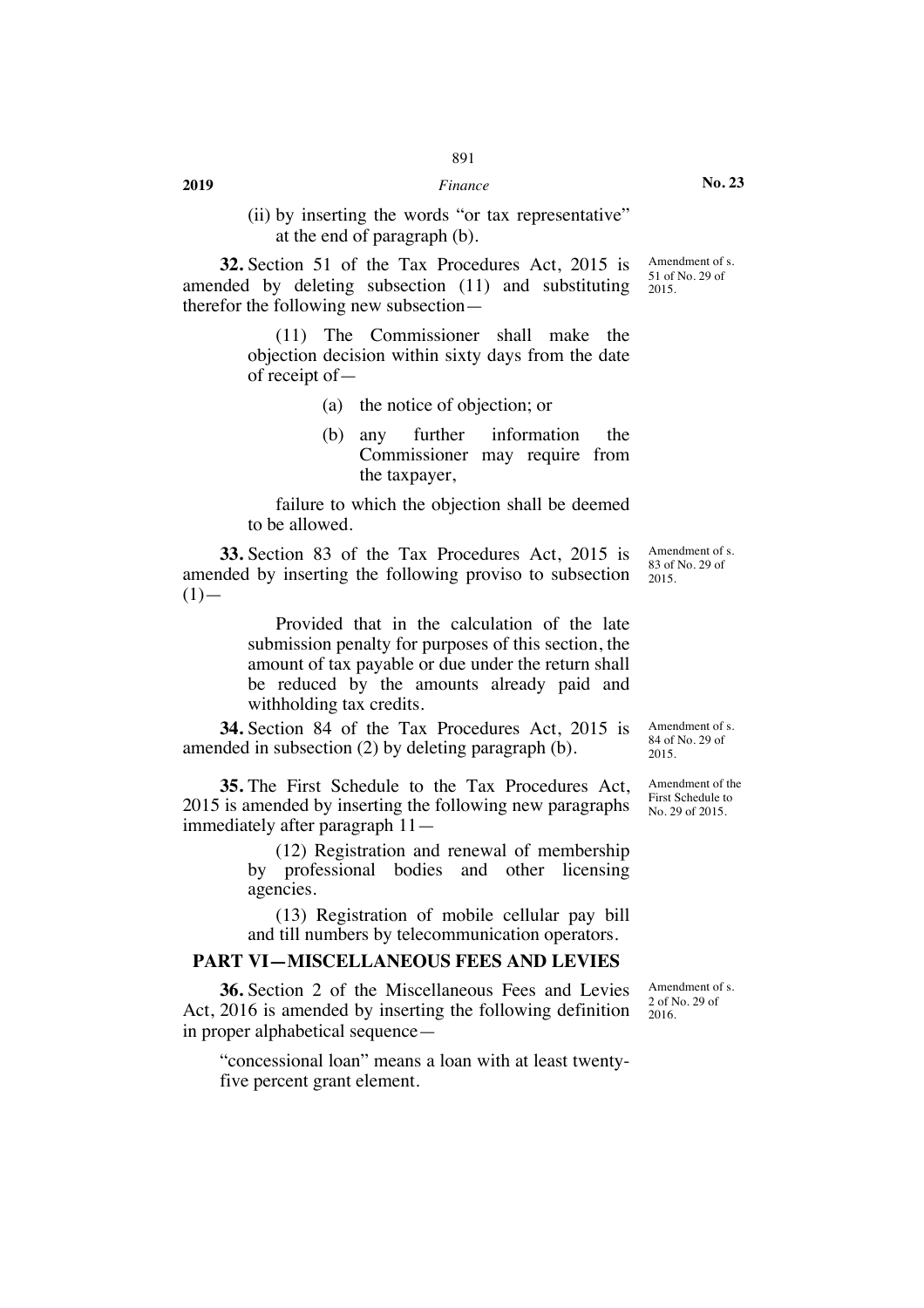**37.** Section 7 of the Miscellaneous Fees and Levies Act, 2016 is amended—

Amendment of s. 7 of No. 29 of 2016.

- (a) in subsection (2) by deleting the word "two" appearing immediately after the words "rates of" and substituting therefor the words "three point five":
- (b) by inserting the following new subsection immediately after subsection (2)—

(2A) Without prejudice to the provisions of subsection (2), the fee at a rate of one point five per cent shall be charged on the custom value of—

- (a) raw materials and intermediate products imported by approved manufacturers;
- (b) raw materials and intermediate products imported by manufacturers approved by the Cabinet Secretary on the recommendation of the Cabinet Secretary responsible for matters relating to industry;
- (c) input for the construction of houses under an affordable housing scheme approved by the Cabinet Secretary on the recommendation of the Cabinet Secretary responsible for matters relating to housing.

**38.** Section 8 of the Miscellaneous Fees and Levies Act, 2016 is amended by  $-$ 

Amendment of s. 8 of No. 29 of 2016.

- (a) deleting the expression "one point five" appearing immediately after words "rate of" and substituting therefor the word "two";
- (b) inserting the following new subsection immediately after subsection (2)—

(2A) Without prejudice to the provisions of subsection (2), the levy at a rate of one point five per cent shall be charged on the customs value of—

(a) raw materials and intermediate products imported by manufacturers approved by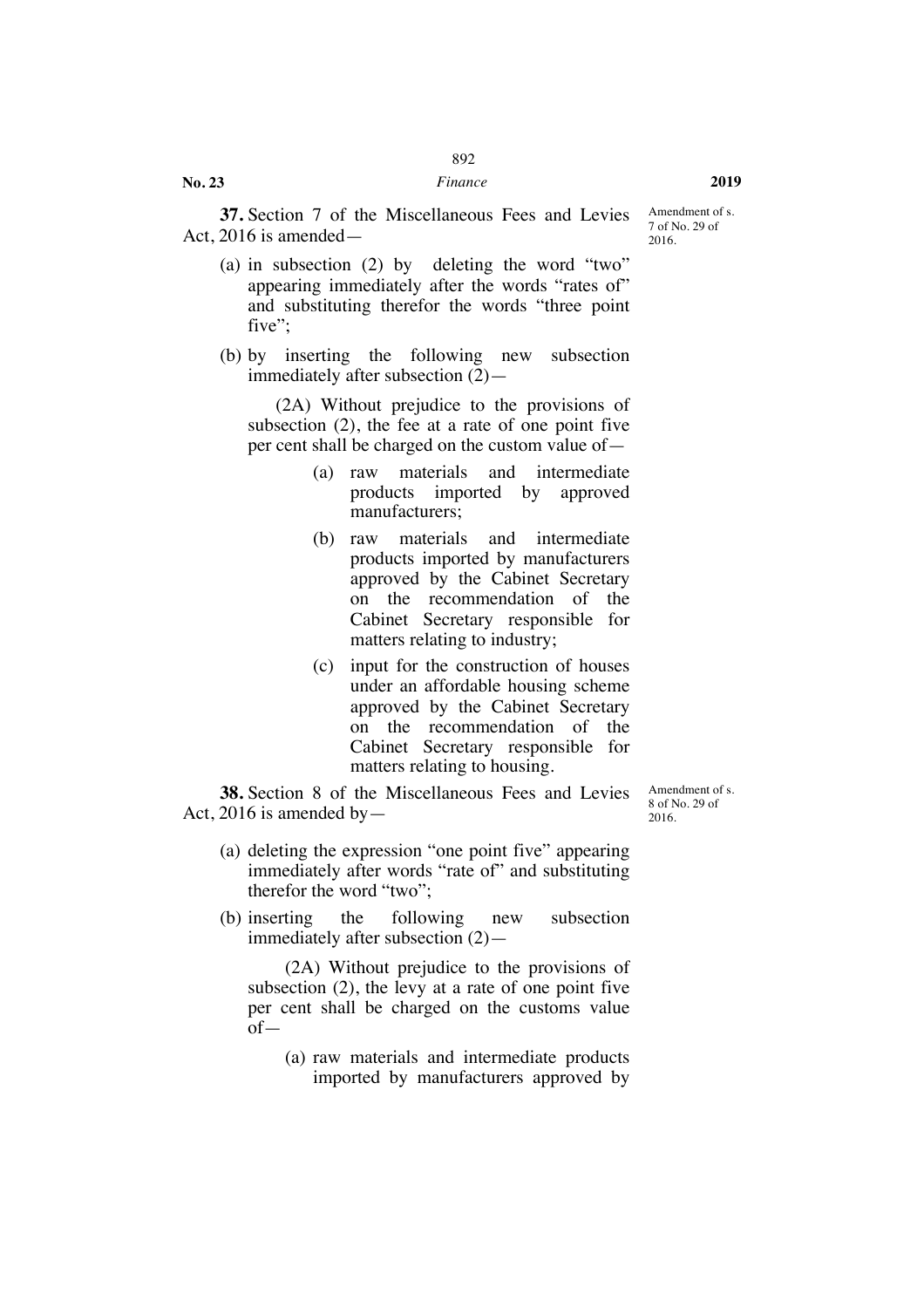the Cabinet Secretary, on the recommendation of the Cabinet Secretary responsible for matters relating to industry; and

(b) inputs for the construction of houses under an affordable housing scheme approved by the Cabinet Secretary, on the recommendation of the Cabinet Secretary responsible for matter relating to housing.

**39.** Section 8A of the Miscellaneous Fees and Levies Act, 2016 is amended by inserting the following new subsection immediately after subsection (2)—

> (3) The Commissioner shall refund the levy on the written application of an importer where the Commissioner is satisfied that the levy was paid in respect of illuminating kerosene that has subsequently been used by a licensed or registered manufacturer to manufacture paint, resin or shoe polish.

#### **PART VII—MISCELLANEOUS**

**40.** The Fourth Schedule to the Privileges and Immunities Act is amended in paragraph 4 by deleting the words "importation of goods directly imported" and substituting therefor the words "goods or services imported or purchased locally".

**41.** Section 2 of the Capital Markets Act is amended by deleting the words "and chief financial officers and Board of Directors of issuers of securities" appearing in paragraph (a) of the definition of "key personnel".

**42.** Section 11 of the Capital Markets Act is amended in subsection (3) (cc) by inserting the following proviso to subparagraph (i) of subparagraph (cc)—

> Provided that the financial penalties shall be recoverable summarily by the Authority as civil debts.

**43.** Section 25A of the Capital Markets Act is amended by inserting the following new subsection immediately after subsection (1)—

Amendment of s. 8A of No. 29 of 2016.

Amendment of Fourth Schedule to Cap. 179.

Amendment of s. 2 of Cap. 485A.

Amendment of s. 11 of Cap. 485A.

Amendment of s. 25A of Cap. 485A.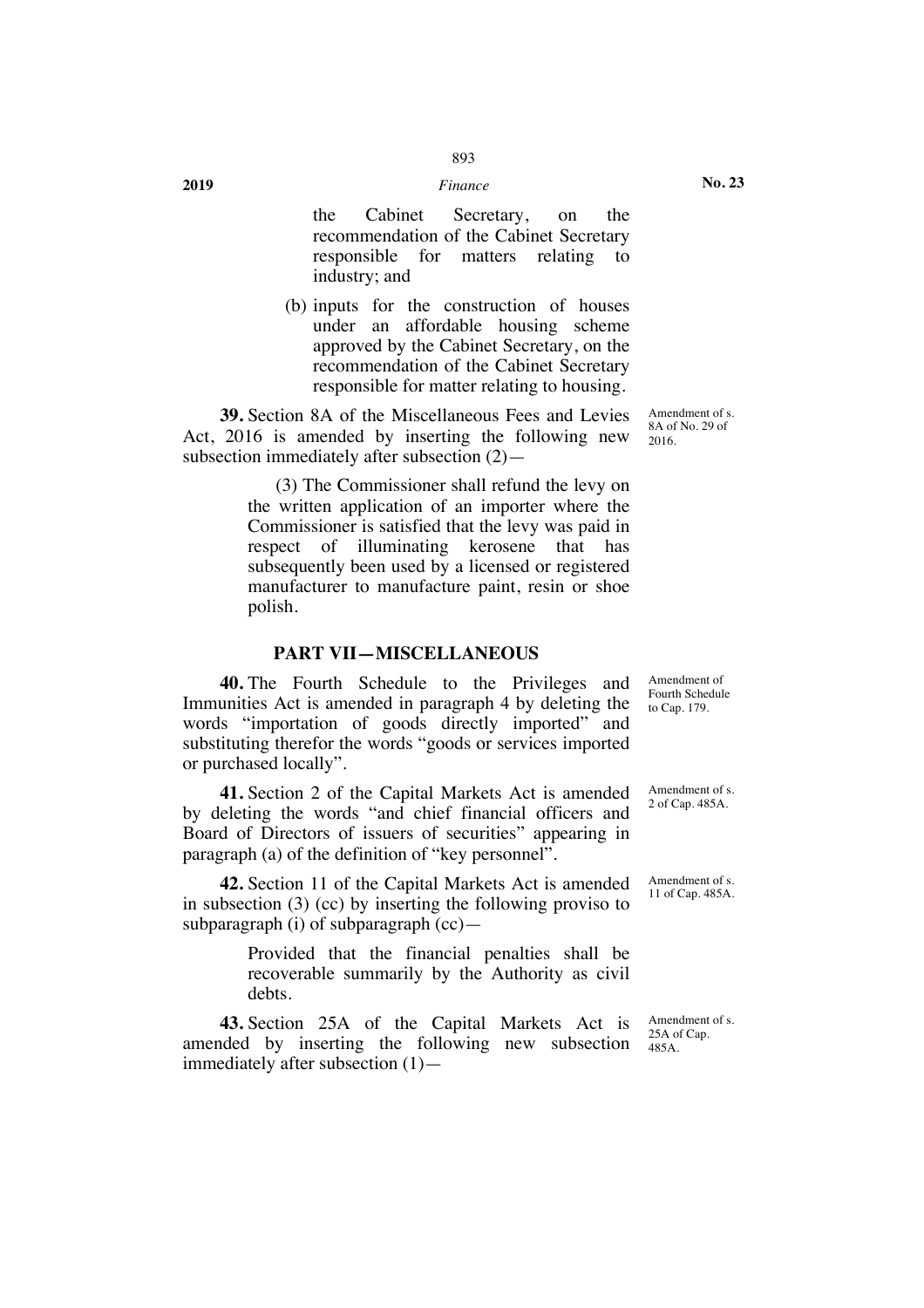#### *Finance* **2019**

**No. 23**

(1A) The financial penalties and recoveries set out under paragraphs  $(1)$   $(a)$   $(v)$  and  $(vii)$ ,  $(1)$   $(b)$ (iii) and (iv), (1) (c) (ii) and (iii), (2) and (6) shall be recoverable summarily by the Authority as civil debts.

**44.** Section 34A of the Capital Markets Act is amended by inserting the following new subsection immediately after subsection (1)— Amendment of s. 34A of Cap. 485A.

> (1A) The financial penalties imposed under subsections (1) and (2) shall be recoverable summarily by the Authority as civil debts.

**45.** The Banking Act is amended by repealing section 33B.

**46.** The Banking Act is amended in section 56 by inserting the following new sub-section immediately after sub-section (3)—

> (4) Notwithstanding the repeal of section 33B, any agreement or arrangement to borrow or lend which was made or entered into, or varied pursuant to the provisions of section 33B(now repealed), shall continue to be in force on such terms, including interest rates, and for the duration specified in the agreement or arrangement:

> Provided that the interest rate chargeable under that agreement or arrangement may be varied downwards.

**47.** Section 2 of the Standards Act is amended by inserting the following new definition in the proper alphabetical sequence—

> "consolidator" means a person who assembles cargo belonging to various persons to form one consignment at the country of supply which may be declared as belonging to one importer at the port of destination and de-consolidated back into the original individual consignments for delivery to the respective cargo owners upon arrival at the destination port or consolidators warehouse.

**48.** The Standards Act is amended by inserting the following new section immediately after section 14B—

Repeal of s. 33B of Cap. 488.

Amendment of section 56 of Cap. 488

Amendment of s.2 of Cap. 496

Insertion of s. 14c in Cap. 496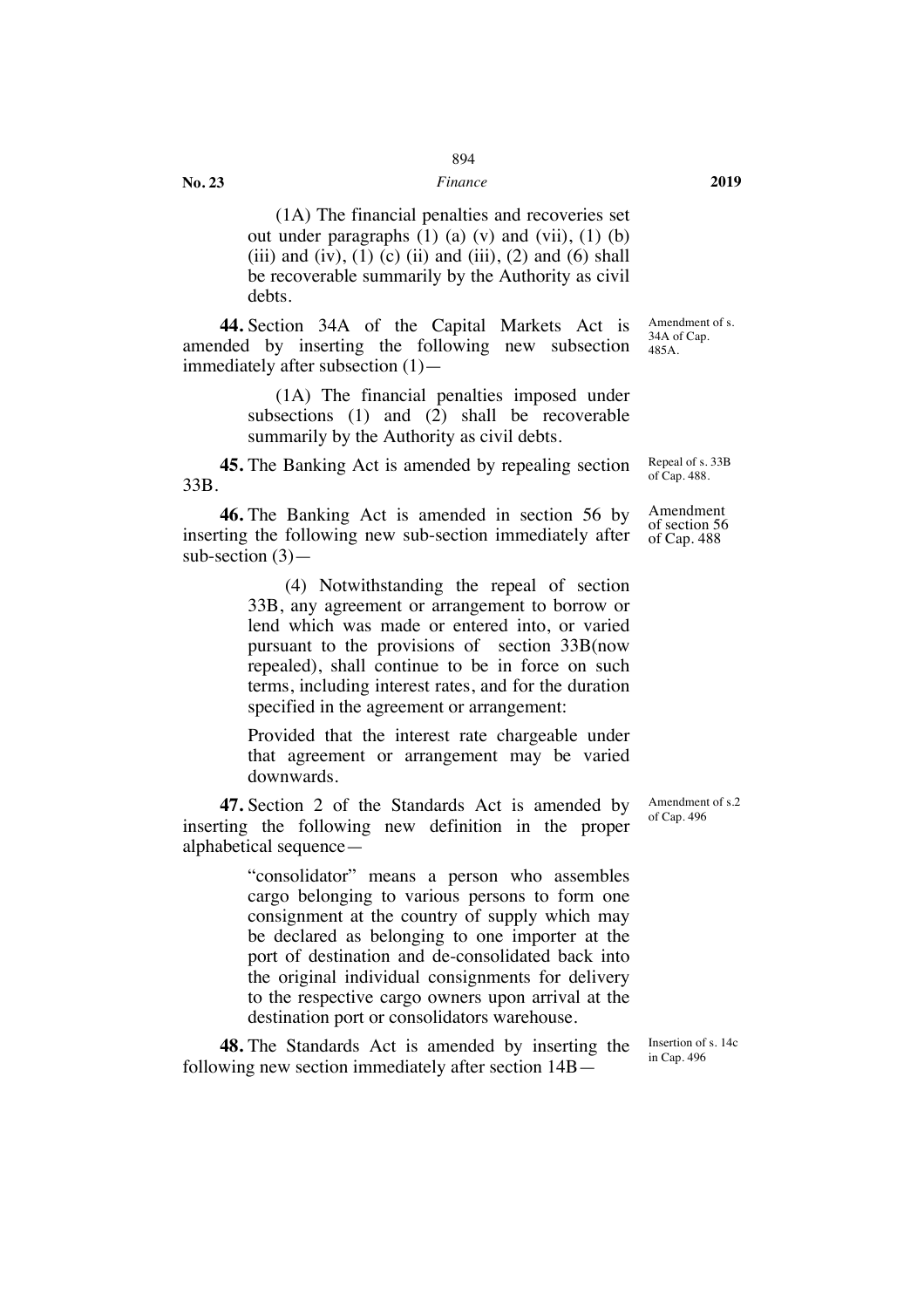#### **2019** *Finance*

Registration of cargo consolidators.

**14C.** (1) The Bureau shall in consultation with the Kenya Revenue Authority vet and register all consolidators of air and sea cargo prior to importation of cargo into the country by a consolidator.

(2) A company shall be qualified to be registered as a cargo consolidator, if the company—

- (a) is tax compliant;
- (b) is a member in good standing with a recognised association for consolidators;
- (c) has a warehouse in the country of origin and country of destination;
- (d) has not committed any offence relating to importation of substandard or counterfeit goods.

(3) A company seeking to be registered as a consolidator shall apply to the Bureau in the manner prescribed by the Cabinet Secretary.

(4) A company which imports cargo as a consolidator without being registered as required under this section commits an offence and shall upon conviction be liable to a fine of not exceeding one million shillings or imprisonment for a term not exceeding one year, or to both.

**49.** The Standards Act is amended by inserting the  $\frac{\text{Inserting}}{22 \text{ in } \text{Cov}}$  and  $\frac{406}{22 \text{ in } \text{Cov}}$ following new section immediately after section 21—

22 in Cap. 496

Transitional 22. The provisions of section  $14C(2)(d)$ shall not apply to any company, which was in the business of consolidation before the commencement of this Act.

**50.** Section 37 of the Retirement Benefits Act is amended by inserting the following new subsection immediately after subsection (3)—

> (4) Where scheme funds are invested in a guaranteed fund asset class, the approved issuer

Amendment of s. 37 of No. 3 of 1997.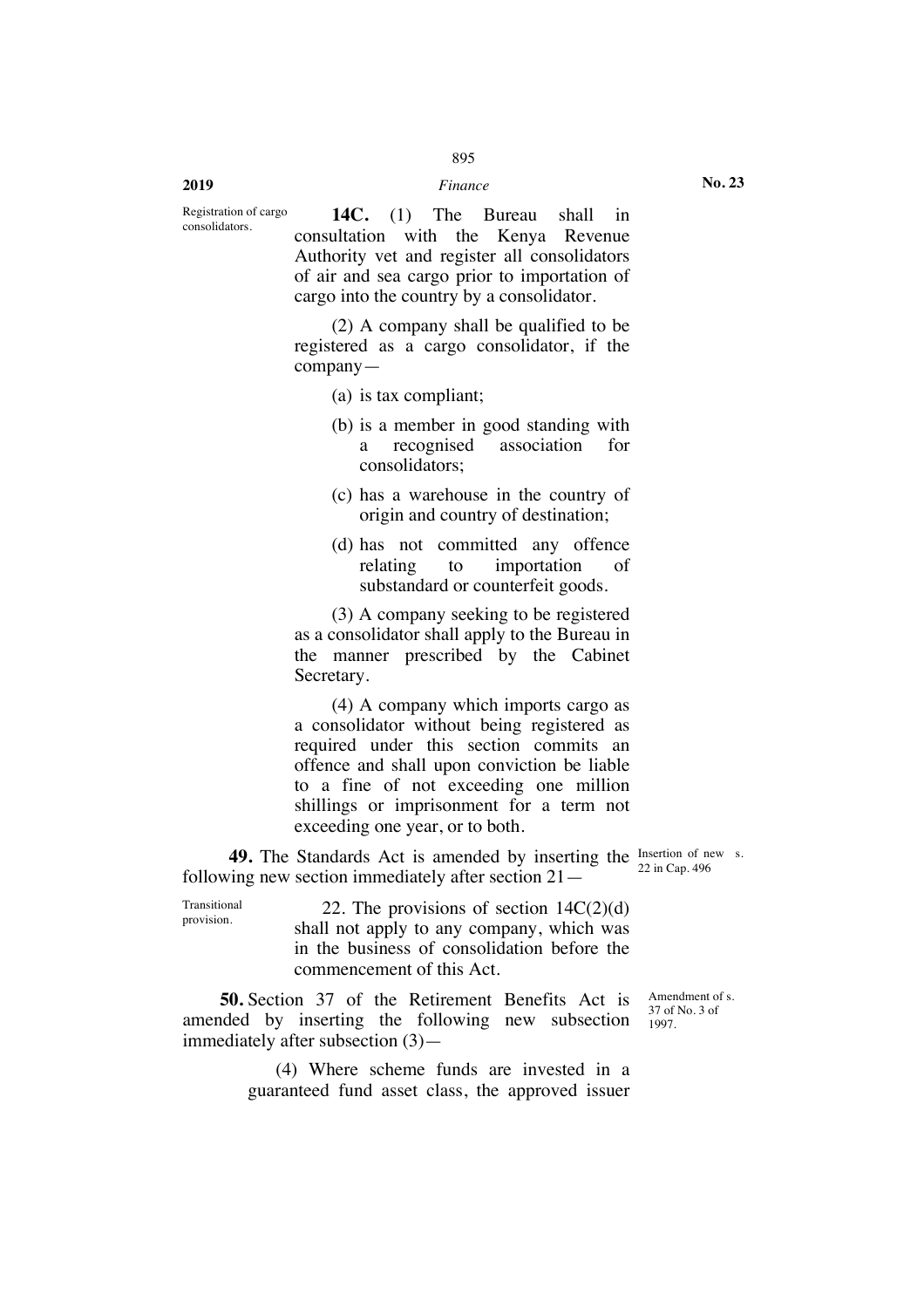#### *Finance* **2019**

shall, upon termination of the relevant agreement, transfer the funds out of the asset class within twelve months, or such other shorter period as may be specified in the instrument of appointment.

**51.** The Retirement Benefits Act is amended by repealing section 45A and replacing it with the following new section—

unclaimed benefits. No. 40 of 2011. **45A**. (1) If within a period of two years from the completion of winding up proceedings in respect of a scheme under the Act, the liquidator is unable to trace any member of the scheme, the accrued benefits due to such member shall become unclaimed assets within the meaning of section 13 (1) of the Unclaimed Financial Assets Act, 2011, at the end of that period.

**No. 23**

Treatment of

(2) At the end of the period specified in subsection (1), a trustee of the scheme may treat accrued benefits as unclaimed benefits if—

- (a) a scheme member entitled to such accrued benefits has not lodged any claim and the trustee is unable to locate that member after taking the specified steps;
- (b) a scheme member has lodged a claim with the trustee but the trustee is subsequently unable to locate that member after taking the specified steps; or
- (c) the member or beneficiary has not—
	- (i) increased or decreased the principal;
	- (ii) accepted any payment in respect of the accrued benefits;
	- (iii) communicated with the scheme concerning the accrued benefits; or

Repeal and replacement of s. 45A of No. 3 of 1997.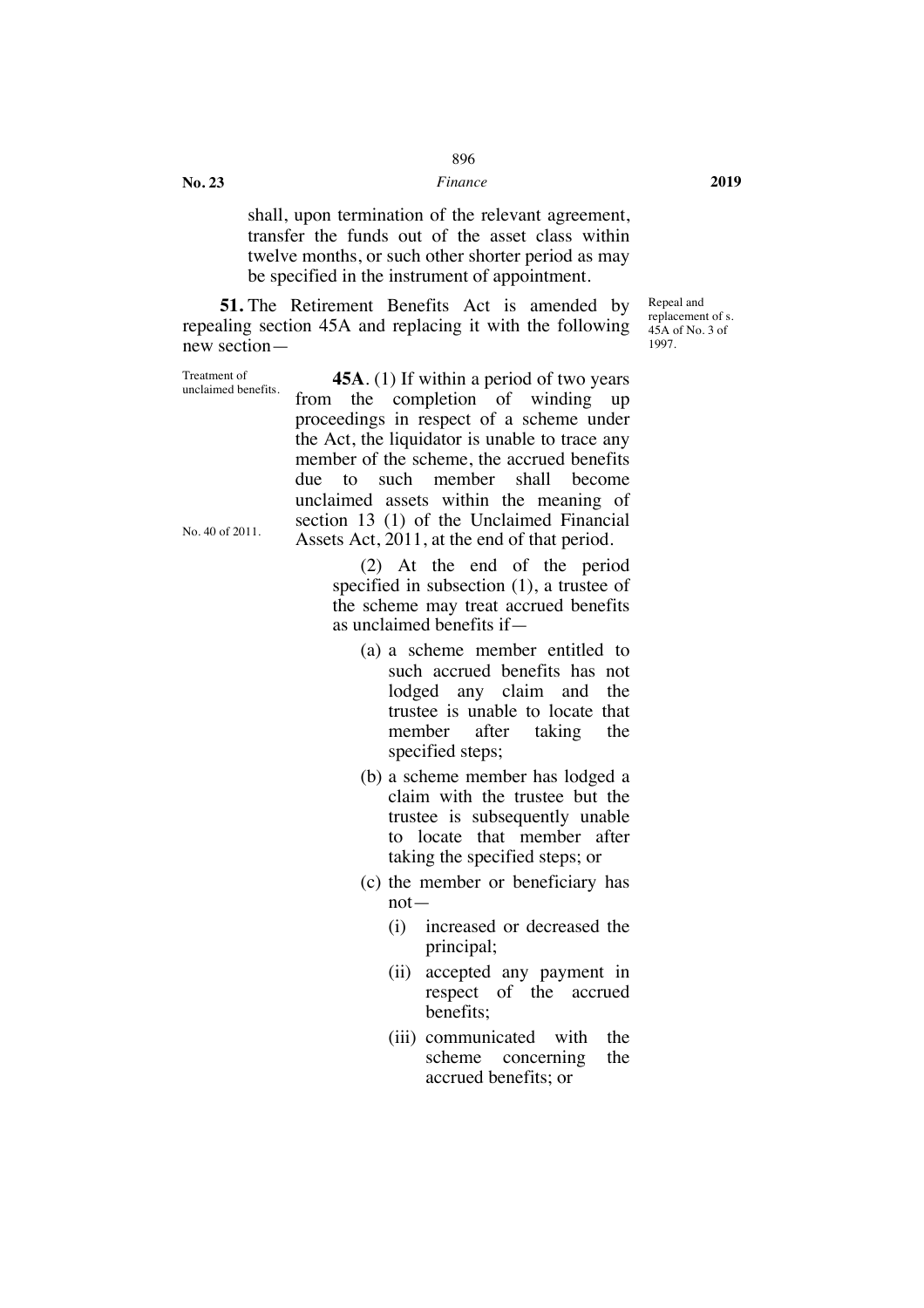(iv) indicated any other interest in the accrued benefits as evidenced by a record prepared by the trustees.

**52.** Section 2 of the Employment Act, 2007 is amended by—

- (a) deleting the definition of "employee earnings";
- (b) inserting the following new definition in proper alphabetical sequence—

"basic salary" means an employee's gross salary excluding allowances and other benefits.

**53.** Section 17 of the Accountants Act, 2008 is amended by repealing subsection (2A).

**54.** The long title to the Housing Act is amended by deleting the words "a Housing Fund" and substituting therefor the words "the National Housing Development Fund".

**55.** Section 2 of the Housing Act is amended—

- (a) in the definition of "grant" by deleting the words "Housing Fund" and substituting therefor the words "the National Housing Development Fund"; and
- (b) by deleting the definition of "Housing Fund";
- (c) by inserting the following new definition in its proper alphabetical sequence—

"National Housing Development Fund" means the Fund established under section 6 of this Act.

**56.** The marginal note to section 7 of the Housing Act is amended by deleting the words "Housing Fund" and substituting therefor the words "the National Housing Development Fund".

**57.** Section 7 of the Housing Act is amended—

(a) by deleting the words "Housing Fund" appearing in subsection (1) and substituting therefor the words "National Housing Development Fund";

Amendment of s. 17 of No. 15 of 2008.

Amendment of s. 2 of No. 11 of 2007.

Amendment of the long title to Cap. 117.

Amendment of section 2 of Cap. 117.

Amendment of marginal note to section 7 of Cap. 117.

Amendment of section 7 of Cap. 117.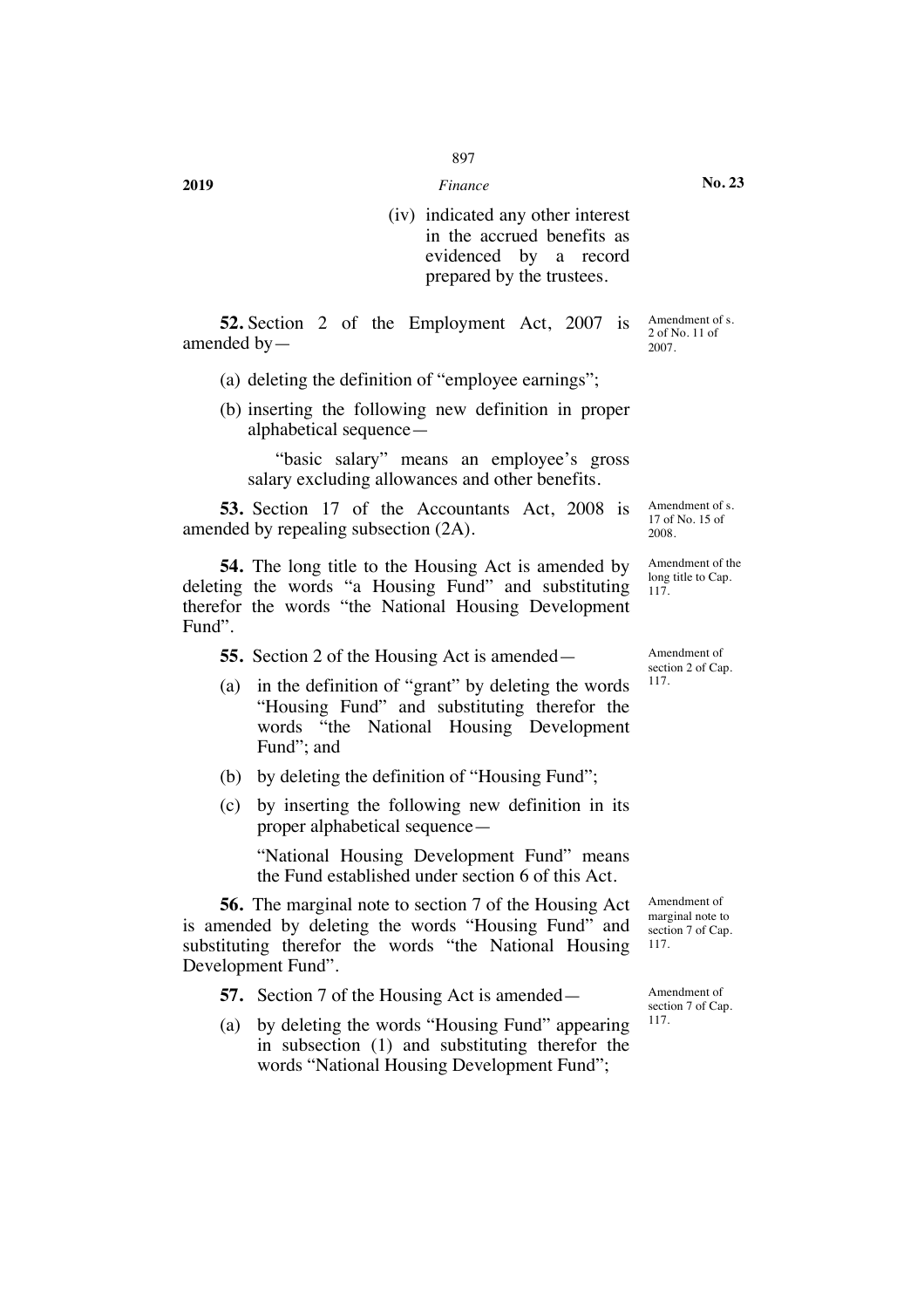#### *Finance* **2019**

**No. 23**

- (b) by deleting the words "Housing Fund" wherever they appear in subsection (2) and substituting therefor the words "National Housing Development Fund"; and
- (c) by deleting the words "Housing Fund" wherever they appear in subsection (3) and substituting therefor the words "National Housing Development Fund".

**58.** Section 8 of the Housing Act is amended by deleting the words "Housing Fund" appearing in the opening words of subsection (1) and substituting therefor the words "National Housing Development Fund".

**59.** Section 9 of the Housing Act is amended by deleting the words "Housing Fund" appearing in subsection (3) and substituting therefor the words "National Housing Development Fund".

**60.** Section 14 of the Housing Act is amended by deleting the words "Housing Fund" appearing in the opening words of paragraph (a) and substituting therefor the words "National Housing Development Fund".

**61.** Section 15 of the Housing Act is amended by deleting the words "Housing Fund" and substituting therefor the words "National Housing Development Fund".

**62.** The Housing Act is amended by inserting the following new section immediately after section 28—

General penalty. **28A**. (1) A person convicted of an offence under this Act shall be liable to a fine not exceeding one million shillings or to imprisonment for a term not exceeding three years or both.

> (2) Where an act or omission of a person results in the loss of money from the National Housing Development Fund, that person shall be liable to a penalty equivalent to twice the amount lost.

**63.** Section 29 of the Housing Act is amended in subsection (4) by deleting the words "Housing Fund" and substituting therefor the words "National Housing Development Fund".

Amendment of section 8 of Cap. 117.

Amendment of section 9 of Cap. 117.

Amendment of section 14 of Cap. 117.

Amendment of section 15 of Cap. 117.

Insertion of new section in Cap.117.

Amendment of section 29 of Cap. 117.